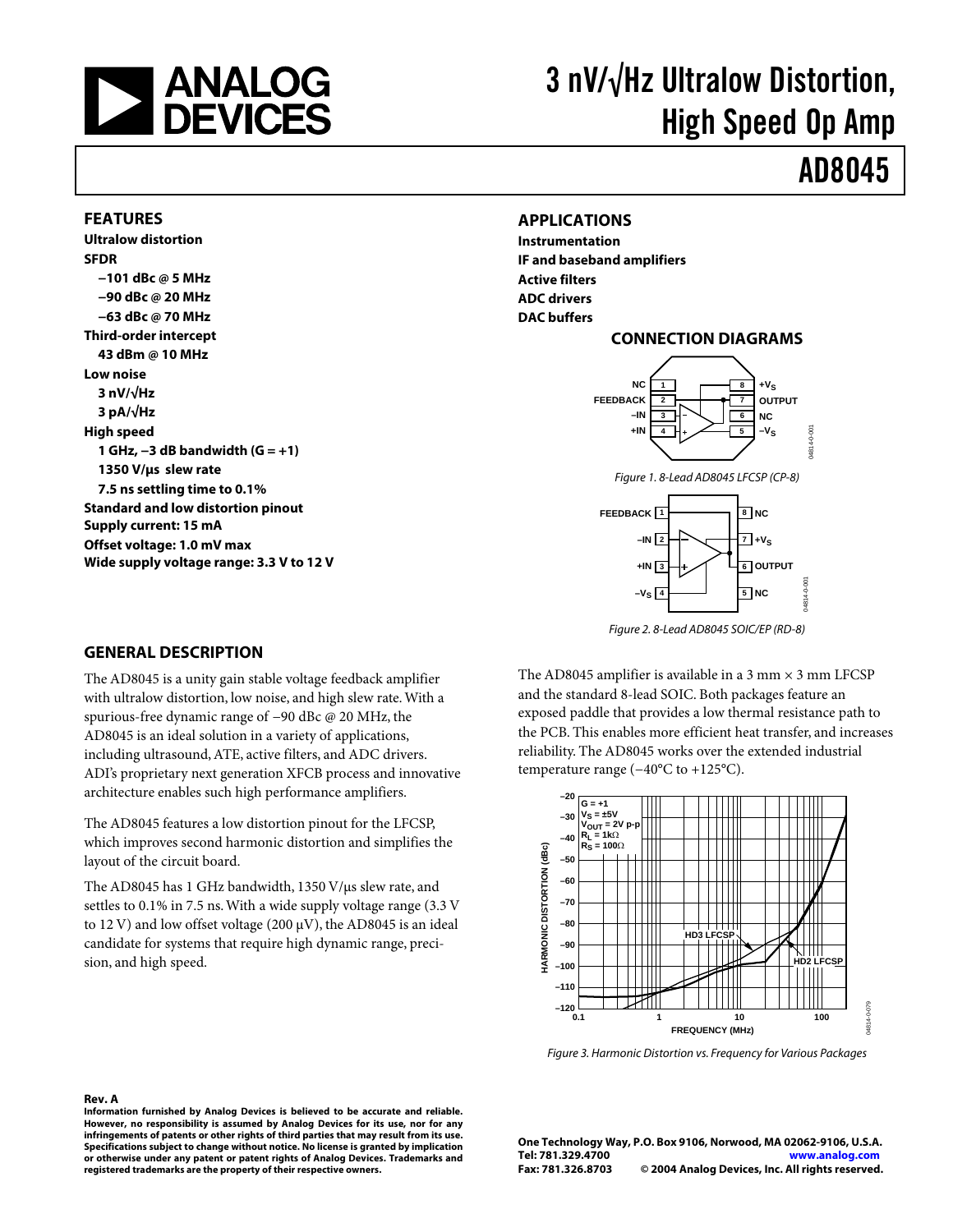### **IMPORTANT LINKS for the** [AD8045](http://www.analog.com/AD8045?doc=AD8045.pdf&p0=)**\***

Last content update 08/19/2013 03:40 pm

#### **PARAMETRIC SELECTION TABLES DOCUMENTATION [AN-0993:](http://www.analog.com/static/imported-files/application_notes/AN-0993.pdf?doc=AD8045.pdf&p0=)** [Active Filter Evaluation Board for Analog Devices, Inc., - Low](http://www.analog.com/static/imported-files/application_notes/AN-0993.pdf?doc=AD8045.pdf&p0=) [Find Similar Products By Operating Parameters](http://www.analog.com/ps/psthandler.aspx?pstid=10347&la=en&doc=AD8045.pdf&p0=) [Distortion Pinout Op Amps](http://www.analog.com/static/imported-files/application_notes/AN-0993.pdf?doc=AD8045.pdf&p0=)  [High Speed Amplifiers Selection Table](http://www.analog.com/static/imported-files/selection_tables/High_Speed_Amp_sel_table.pdf?doc=AD8045.pdf&p0=)  **[AN-581:](http://www.analog.com/static/imported-files/application_notes/AN-581.pdf?doc=AD8045.pdf&p0=)** [Biasing and Decoupling Op Amps in Single Supply](http://www.analog.com/static/imported-files/application_notes/AN-581.pdf?doc=AD8045.pdf&p0=) [Applications](http://www.analog.com/static/imported-files/application_notes/AN-581.pdf?doc=AD8045.pdf&p0=)  **[AN-402:](http://www.analog.com/static/imported-files/application_notes/AN-402.pdf?doc=AD8045.pdf&p0=)** [Replacing Output Clamping Op Amps with Input Clamping](http://www.analog.com/static/imported-files/application_notes/AN-402.pdf?doc=AD8045.pdf&p0=) [Amps](http://www.analog.com/static/imported-files/application_notes/AN-402.pdf?doc=AD8045.pdf&p0=)  **EVALUATION KITS & SYMBOLS & FOOTPRINTS [AN-417:](http://www.analog.com/static/imported-files/application_notes/AN-417.pdf?doc=AD8045.pdf&p0=)** [Fast Rail-to-Rail Operational Amplifiers Ease Design](http://www.analog.com/static/imported-files/application_notes/AN-417.pdf?doc=AD8045.pdf&p0=) [Constraints in Low Voltage High Speed Systems](http://www.analog.com/static/imported-files/application_notes/AN-417.pdf?doc=AD8045.pdf&p0=)  [View the Evaluation Boards and Kits page for documentation and](http://www.analog.com/en/all-operational-amplifiers-op-amps/operational-amplifiers-op-amps/ad8045/products/EVAL-AD8045/eb.html?doc=AD8045.pdf&p0=) [purchasing](http://www.analog.com/en/all-operational-amplifiers-op-amps/operational-amplifiers-op-amps/ad8045/products/EVAL-AD8045/eb.html?doc=AD8045.pdf&p0=) **[MT-060:](http://www.analog.com/static/imported-files/tutorials/MT-060.pdf?doc=AD8045.pdf&p0=)** [Choosing Between Voltage Feedback and Current Feedback](http://www.analog.com/static/imported-files/tutorials/MT-060.pdf?doc=AD8045.pdf&p0=) [Op Amps](http://www.analog.com/static/imported-files/tutorials/MT-060.pdf?doc=AD8045.pdf&p0=)  [Symbols and Footprints](http://www.analog.com/en/all-operational-amplifiers-op-amps/operational-amplifiers-op-amps/ad8045/products/symbols-footprints.html?doc=AD8045.pdf&p0=) **[MT-059:](http://www.analog.com/static/imported-files/tutorials/MT-059.pdf?doc=AD8045.pdf&p0=)** [Compensating for the Effects of Input Capacitance on VFB](http://www.analog.com/static/imported-files/tutorials/MT-059.pdf?doc=AD8045.pdf&p0=) [and CFB Op Amps Used in Current-to-Voltage Converters](http://www.analog.com/static/imported-files/tutorials/MT-059.pdf?doc=AD8045.pdf&p0=)  **[MT-058:](http://www.analog.com/static/imported-files/tutorials/MT-058.pdf?doc=AD8045.pdf&p0=)** [Effects of Feedback Capacitance on VFB and CFB Op Amps](http://www.analog.com/static/imported-files/tutorials/MT-058.pdf?doc=AD8045.pdf&p0=)  **DESIGN COLLABORATION COMMUNITY [MT-056:](http://www.analog.com/static/imported-files/tutorials/MT-056.pdf?doc=AD8045.pdf&p0=)** [High Speed Voltage Feedback Op Amps](http://www.analog.com/static/imported-files/tutorials/MT-056.pdf?doc=AD8045.pdf&p0=)  **[MT-053:](http://www.analog.com/static/imported-files/tutorials/MT-053.pdf?doc=AD8045.pdf&p0=)** [Op Amp Distortion: HD, THD, THD + N, IMD, SFDR, MTPR](http://www.analog.com/static/imported-files/tutorials/MT-053.pdf?doc=AD8045.pdf&p0=)  **SUPPORT** engineer zone **COMMUNITY [MT-052:](http://www.analog.com/static/imported-files/tutorials/MT-052.pdf?doc=AD8045.pdf&p0=)** [Op Amp Noise Figure: Don't Be Mislead](http://www.analog.com/static/imported-files/tutorials/MT-052.pdf?doc=AD8045.pdf&p0=)  [Collaborate Online](http://ez.analog.com/welcome?doc=AD8045.pdf&p0=) with the ADI support team and other designers **[MT-050:](http://www.analog.com/static/imported-files/tutorials/MT-050.pdf?doc=AD8045.pdf&p0=)** [Op Amp Total Output Noise Calculations for Second-Order](http://www.analog.com/static/imported-files/tutorials/MT-050.pdf?doc=AD8045.pdf&p0=) about select ADI products. [System](http://www.analog.com/static/imported-files/tutorials/MT-050.pdf?doc=AD8045.pdf&p0=)  Follow us on Twitter: [www.twitter.com/ADI\\_News](http://www.twitter.com/ADI_News) **[MT-049:](http://www.analog.com/static/imported-files/tutorials/MT-049.pdf?doc=AD8045.pdf&p0=)** [Op Amp Total Output Noise Calculations for Single-Pole](http://www.analog.com/static/imported-files/tutorials/MT-049.pdf?doc=AD8045.pdf&p0=) Like us on Facebook: [www.facebook.com/AnalogDevicesInc](http://www.facebook.com/AnalogDevicesInc) [System](http://www.analog.com/static/imported-files/tutorials/MT-049.pdf?doc=AD8045.pdf&p0=)  **[MT-048:](http://www.analog.com/static/imported-files/tutorials/MT-048.pdf?doc=AD8045.pdf&p0=)** [Op Amp Noise Relationships: 1/f Noise, RMS Noise, and](http://www.analog.com/static/imported-files/tutorials/MT-048.pdf?doc=AD8045.pdf&p0=) [Equivalent Noise Bandwidth](http://www.analog.com/static/imported-files/tutorials/MT-048.pdf?doc=AD8045.pdf&p0=)  **[MT-047:](http://www.analog.com/static/imported-files/tutorials/MT-047.pdf?doc=AD8045.pdf&p0=)** [Op Amp Noise](http://www.analog.com/static/imported-files/tutorials/MT-047.pdf?doc=AD8045.pdf&p0=)  **DESIGN SUPPORT [MT-033:](http://www.analog.com/static/imported-files/tutorials/MT-033.pdf?doc=AD8045.pdf&p0=)** [Voltage Feedback Op Amp Gain and Bandwidth](http://www.analog.com/static/imported-files/tutorials/MT-033.pdf?doc=AD8045.pdf&p0=)  *Submit your support request here:* **[MT-032:](http://www.analog.com/static/imported-files/tutorials/MT-032.pdf?doc=AD8045.pdf&p0=)** [Ideal Voltage Feedback \(VFB\) Op Amp](http://www.analog.com/static/imported-files/tutorials/MT-032.pdf?doc=AD8045.pdf&p0=)  **Linear and Data Convert** [A Stress-Free Method for Choosing High-Speed Op Amps](http://www.analog.com/en/content/WC_STRESS_FREE_CHOOSING_OP_AMPS/webcast.html?doc=AD8045.pdf&p0=)  **[Embedded Processing and DSP](http://forms.analog.com/Form_Pages/support/dsp/dspSupport.asp?doc=AD8045.pdf&p0=) [UG-083:](http://www.analog.com/static/imported-files/user_guides/UG-083.pdf?doc=AD8045.pdf&p0=)** [Evaluation Board User Guide for Single, High Speed](http://www.analog.com/static/imported-files/user_guides/UG-083.pdf?doc=AD8045.pdf&p0=) *Telephone our Customer Interaction Centers toll free:* [Operational Amplifiers \(8-Lead, 3 mm x 3 mm LFCSP with Dedicated](http://www.analog.com/static/imported-files/user_guides/UG-083.pdf?doc=AD8045.pdf&p0=) Americas: 1-800-262-5643<br>Europe: 00800-266-822-[Feedback Pin\)](http://www.analog.com/static/imported-files/user_guides/UG-083.pdf?doc=AD8045.pdf&p0=)  Europe: 00800-266-822-82<br>China: 4006-100-006 **[UG-084:](http://www.analog.com/static/imported-files/user_guides/UG-084.pdf?doc=AD8045.pdf&p0=)** [Evaluation Board for Single, High Speed Operational](http://www.analog.com/static/imported-files/user_guides/UG-084.pdf?doc=AD8045.pdf&p0=) China: 4006-100-006<br>
India: 1800-419-0108 [Amplifiers \(8-Lead, SOIC with Dedicated Feedback Pin and Exposed](http://www.analog.com/static/imported-files/user_guides/UG-084.pdf?doc=AD8045.pdf&p0=) India: 1800-419-0108 [Paddle\)](http://www.analog.com/static/imported-files/user_guides/UG-084.pdf?doc=AD8045.pdf&p0=)  8-800-555-45-90 [A Practical Guide to High-Speed Printed-Circuit-Board Layout](http://www.analog.com/library/analogDialogue/archives/39-09/layout.html?doc=AD8045.pdf&p0=)  **[Quality and Reliability](http://www.analog.com/en/quality-and-reliability/content/index.html?doc=AD8045.pdf&p0=) [Lead\(Pb\)-Free Data](http://www.analog.com/en/quality-and-reliability/adi-pb-free/content/master_listings_product_status_availability_rohs/fca.html?doc=AD8045.pdf&p0=) DESIGN TOOLS, MODELS, DRIVERS & SOFTWARE** [dBm/dBu/dBv Calculator](http://designtools.analog.com/dt/dbconvert/dbconvert.html?doc=AD8045.pdf&p0=)  **SAMPLE & BUY** [Analog Filter Wizard 2.0](http://www.analog.com/designtools/en/filterwizard/?doc=AD8045.pdf&p0=)  **[AD8045](http://www.analog.com/en/all-operational-amplifiers-op-amps/operational-amplifiers-op-amps/ad8045/products/product.htmls?doc=AD8045.pdf&p0=#product-sample)** [Power Dissipation vs Die Temp](http://designtools.analog.com/dt/powertemp/powertemp.html?doc=AD8045.pdf&p0=)  • View Price & Packaging **[ADIsimOpAmp™](http://designtools.analog.com/dtAPETWeb/dtAPETMain.aspx?doc=AD8045.pdf&p0=)** • Request Evaluation Board • Request Samples [OpAmp Stability](http://designtools.analog.com/dt/stability/stability.html?doc=AD8045.pdf&p0=)  Check Inventory & Purchase [AD8045 SPICE Macro-Model](http://www.analog.com/Analog_Root/static/techSupport/designTools/spiceModels/license/spice_general.html?cir=ad8045.cir&doc=AD8045.pdf&p0=) [Find Local Distributors](http://www.analog.com/salesdir/continent.asp?doc=AD8045.pdf&p0=) \* This page was dynamically generated by Analog Devices, Inc. and inserted into this data sheet. Note: Dynamic changes to the content on this page (labeled 'Important Links') does not **ANALOG**<br>**DEVICES** constitute a change to the revision number of the product data sheet. This content may be frequently modified.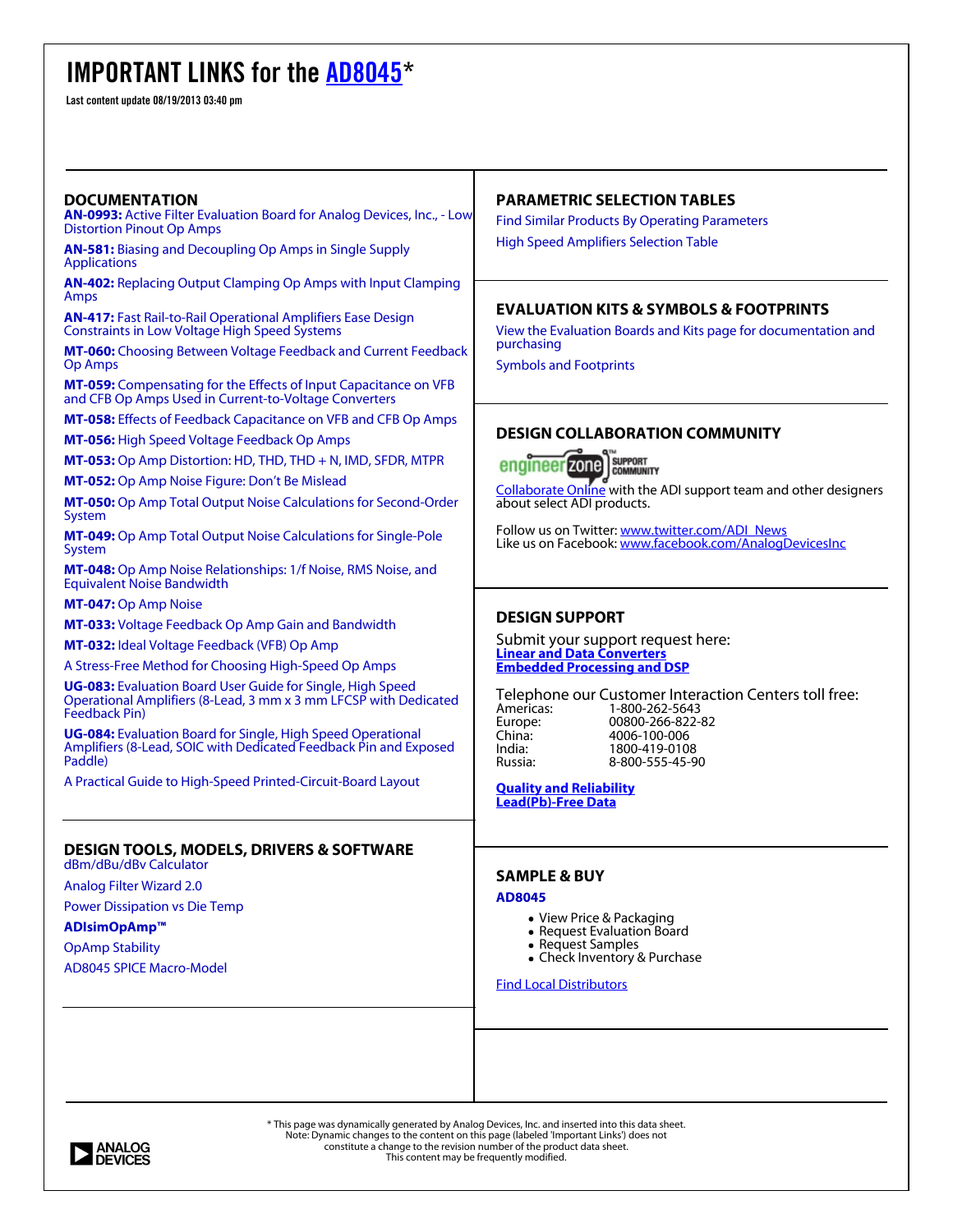## **TABLE OF CONTENTS**

#### **REVISION HISTORY**

#### 9/04-Data Sheet Changed from Rev. 0 to Rev. A

#### 7/04-Revision 0: Initial Version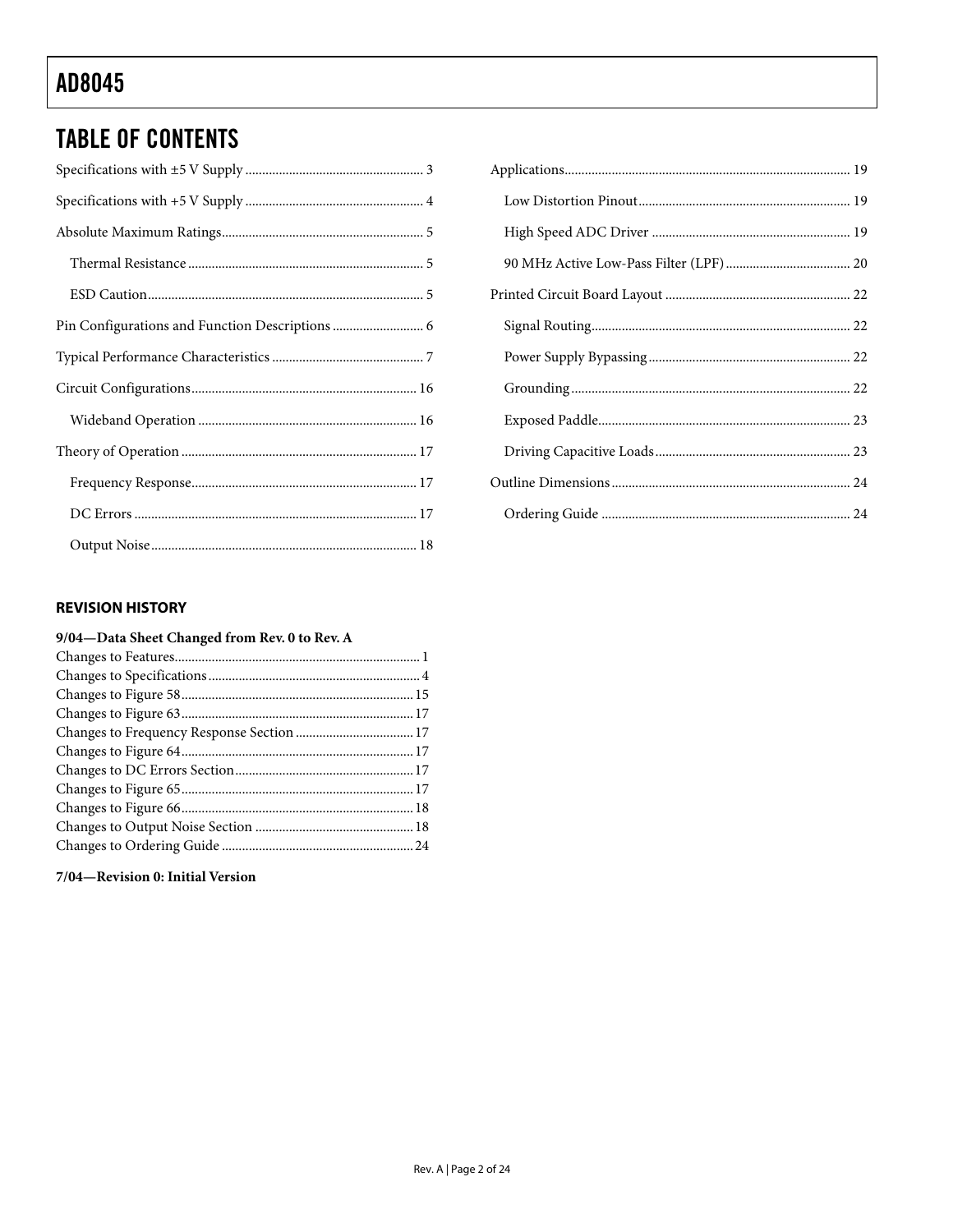### <span id="page-3-0"></span>SPECIFICATIONS WITH ±5 V SUPPLY

T<sub>A</sub> = 25°C, G = +1, R<sub>S</sub> = 100  $\Omega$ , R<sub>L</sub> = 1 k $\Omega$  to ground, unless noted otherwise. Exposed paddle must be floating or connected to -V<sub>S</sub>.

#### **Table 1.**

| Parameter                         | <b>Conditions</b>                                   | Min              | <b>Typ</b>       | Max | <b>Unit</b>    |
|-----------------------------------|-----------------------------------------------------|------------------|------------------|-----|----------------|
| DYNAMIC PERFORMANCE               |                                                     |                  |                  |     |                |
| -3 dB Bandwidth                   | $G = +1$ , $V_{OUT} = 0.2 V p-p$                    |                  | 1000             |     | MHz            |
|                                   | $G = +1$ , $V_{OUT} = 2 V p-p$                      | 300              | 350              |     |                |
|                                   | $G = +2$ , $V_{OUT} = 0.2 V p-p$                    | 320              | 400              |     | MHz            |
| Bandwidth for 0.1 dB Flatness     | $G = +2$ , $V_{OUT} = 2 V p-p$ , $R_L = 150 \Omega$ |                  | 55               |     | <b>MHz</b>     |
| <b>Slew Rate</b>                  | $G = +1$ , $V_{OUT} = 4 V$ step                     | 1000             | 1350             |     | $V/\mu s$      |
| Settling Time to 0.1%             | $G = +2$ , $V_{OUT} = 2 V$ step                     |                  | 7.5              |     | ns             |
| NOISE/HARMONIC PERFORMANCE        |                                                     |                  |                  |     |                |
| Harmonic Distortion (dBc) HD2/HD3 | $f_C = 5$ MHz, $V_{OUT} = 2$ V p-p                  |                  |                  |     |                |
|                                   | <b>LFCSP</b>                                        |                  | $-102/-101$      |     | dBc            |
|                                   | SOIC                                                |                  | $-106/-101$      |     | dBc            |
|                                   | $f_c = 20$ MHz, $V_{OUT} = 2 V p-p$                 |                  |                  |     |                |
|                                   | <b>LFCSP</b>                                        |                  | $-98/-90$        |     | dBc            |
|                                   | SOIC                                                |                  | $-97/-90$        |     | dBc            |
|                                   | $f_c = 70$ MHz, $V_{OUT} = 2 V p-p$                 |                  |                  |     |                |
|                                   | <b>LFCSP</b>                                        |                  | $-71/-71$        |     | dBc            |
|                                   | SOIC                                                |                  | $-60/-71$        |     | dBc            |
| Input Voltage Noise               | $f = 100$ kHz                                       |                  | 3                |     | $nV/\sqrt{Hz}$ |
| <b>Input Current Noise</b>        | $f = 100$ kHz                                       |                  | 3                |     | pA/√Hz         |
| <b>Differential Gain Error</b>    | NTSC, $G = +2$ , $R_L = 150 \Omega$                 |                  | 0.01             |     | $\frac{0}{0}$  |
| <b>Differential Phase Error</b>   | NTSC, $G = +2$ , $R_L = 150 \Omega$                 |                  | 0.01             |     | Degrees        |
| DC PERFORMANCE                    |                                                     |                  |                  |     |                |
| Input Offset Voltage              |                                                     |                  | 0.2              | 1.0 | mV             |
| Input Offset Voltage Drift        | See Figure 54                                       |                  | 8                |     | µV/°C          |
| <b>Input Bias Current</b>         |                                                     |                  | 2                | 6.3 | μA             |
| Input Bias Current Drift          |                                                     |                  | 8                |     | nA/°C          |
| Input Bias Offset Current         |                                                     |                  | 0.2              | 1.3 | μA             |
| Open-Loop Gain                    | $V_{OUT} = -3 V to +3 V$                            | 62               | 64               |     | dB             |
| <b>INPUT CHARACTERISTICS</b>      |                                                     |                  |                  |     |                |
| Input Resistance                  | Common-mode/differential                            |                  | 3.6/1.0          |     | MΩ             |
| Input Capacitance                 | Common-mode                                         |                  | 1.3              |     | pF             |
| Input Common-Mode Voltage Range   |                                                     |                  | ±3.8             |     | V              |
| Common-Mode Rejection             | $V_{CM} = \pm 1 V$                                  | $-83$            | $-91$            |     | dB             |
| <b>OUTPUT CHARACTERISTICS</b>     |                                                     |                  |                  |     |                |
| Output Overdrive Recovery Time    | $V_{IN} = \pm 3 V$ , $G = +2$                       |                  | 8                |     | ns             |
| Output Voltage Swing              | $R_L = 1 k\Omega$                                   | $-3.8$ to $+3.8$ | $-3.9$ to $+3.9$ |     | ٧              |
|                                   | $R_L = 100 \Omega$                                  | $-3.4$ to $+3.5$ | $-3.6$ to $+3.6$ |     | $\vee$         |
| <b>Output Current</b>             |                                                     |                  | 70               |     | mA             |
| <b>Short-Circuit Current</b>      | Sinking/sourcing                                    |                  | 90/170           |     | mA             |
| Capacitive Load Drive             | 30% overshoot, $G = +2$                             |                  | 18               |     | pF             |
| POWER SUPPLY                      |                                                     |                  |                  |     |                |
| <b>Operating Range</b>            |                                                     | ±1.65            | ±5               | ±6  | V              |
| Quiescent Current                 |                                                     |                  | 16               | 19  | mA             |
| Positive Power Supply Rejection   | $+V_s = +5 V$ to $+6 V$ , $-V_s = -5 V$             | $-61$            | $-68$            |     | dB             |
| Negative Power Supply Rejection   | $+V_s = +5 V$ , $-V_s = -5 V$ to $-6 V$             | $-66$            | $-73$            |     | dB             |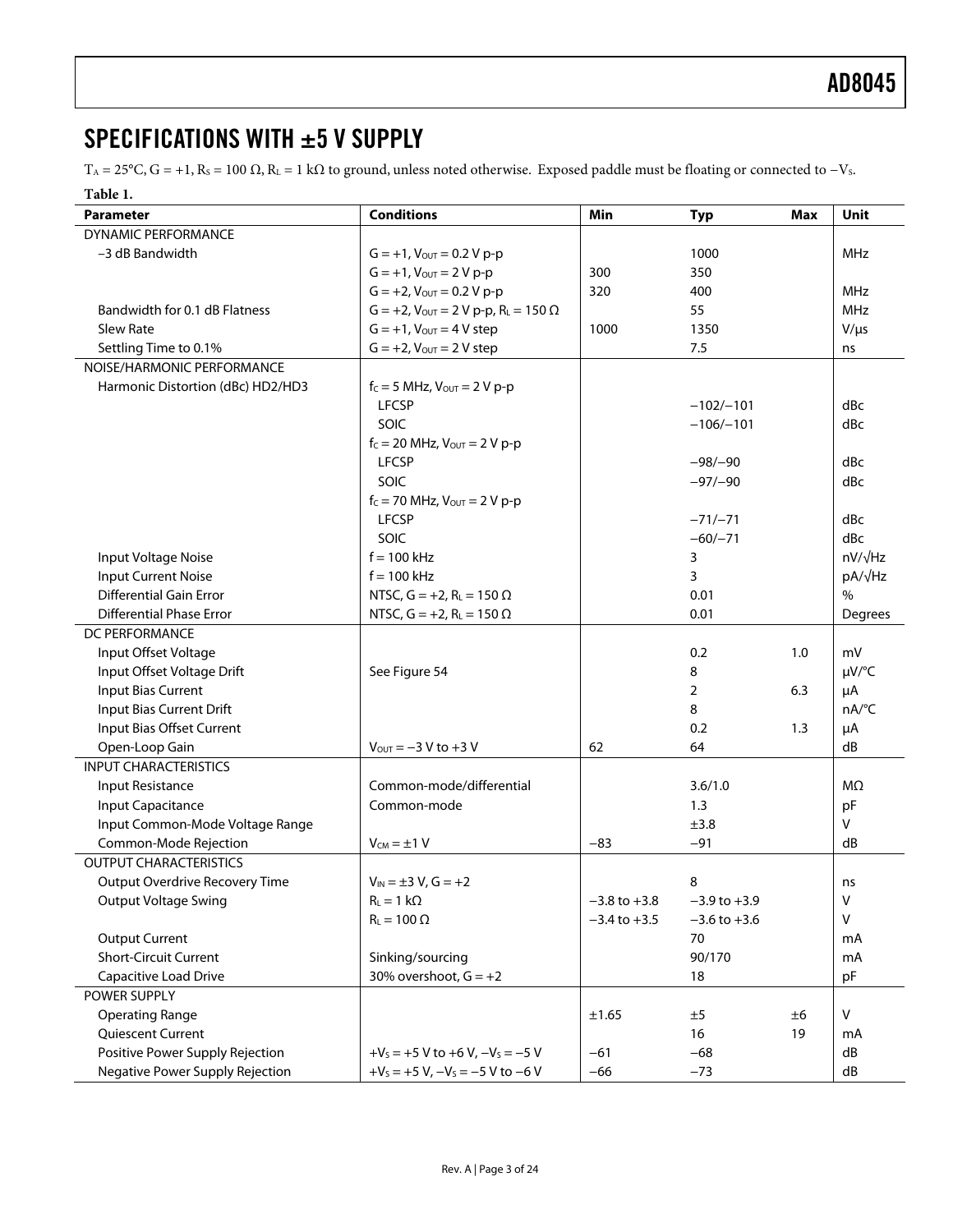### <span id="page-4-0"></span>SPECIFICATIONS WITH +5 V SUPPLY

T<sub>A</sub> = 25°C, G = +1, R<sub>S</sub> = 100  $\Omega$ , R<sub>L</sub> = 1 k $\Omega$  to midsupply, unless otherwise noted. Exposed paddle must be floating or connected to -V<sub>S</sub>.

#### **Table 2.**

| <b>Parameter</b>                  | <b>Conditions</b>                                            | Min        | <b>Typ</b>     | Max | <b>Unit</b>         |
|-----------------------------------|--------------------------------------------------------------|------------|----------------|-----|---------------------|
| <b>DYNAMIC PERFORMANCE</b>        |                                                              |            |                |     |                     |
| -3 dB Bandwidth                   | $G = +1$ , $V_{OUT} = 0.2 V p-p$                             |            | 900            |     | <b>MHz</b>          |
|                                   | $G = +1$ , $V_{OUT} = 2 V p-p$                               | 160        | 200            |     | <b>MHz</b>          |
|                                   | $G = +2$ , $V_{\text{OUT}} = 0.2 V p-p$                      | 320        | 395            |     | <b>MHz</b>          |
| Bandwidth for 0.1 dB Flatness     | $G = +2$ , $V_{\text{OUT}} = 2 V p-p$ , $R_{L} = 150 \Omega$ |            | 60             |     | <b>MHz</b>          |
| <b>Slew Rate</b>                  | $G = +1$ , $V_{OUT} = 2 V$ step                              | 480        | 1060           |     | $V/\mu s$           |
| Settling Time to 0.1%             | $G = +2$ , $V_{OUT} = 2 V$ step                              |            | 10             |     | ns                  |
| NOISE/HARMONIC PERFORMANCE        |                                                              |            |                |     |                     |
| Harmonic Distortion (dBc) HD2/HD3 | $f_C = 5$ MHz, $V_{OUT} = 2 V p-p$                           |            |                |     |                     |
|                                   | <b>LFCSP</b>                                                 |            | $-89/-83$      |     | dBc                 |
|                                   | SOIC                                                         |            | $-92/-83$      |     | dBc                 |
|                                   | $f_C = 20$ MHz, $V_{OUT} = 2 V p-p$                          |            |                |     |                     |
|                                   | <b>LFCSP</b>                                                 |            | $-81/-70$      |     | dBc                 |
|                                   | SOIC                                                         |            | $-83/-70$      |     | dBc                 |
|                                   | $f_c = 70$ MHz, $V_{OUT} = 2 V p-p$                          |            |                |     |                     |
|                                   | <b>LFCSP</b>                                                 |            | $-57/-46$      |     | dBc                 |
|                                   | SOIC                                                         |            | $-57/-46$      |     | dBc                 |
| Input Voltage Noise               | $f = 100$ kHz                                                |            | 3              |     | $nV/\sqrt{Hz}$      |
| <b>Input Current Noise</b>        | $f = 100$ kHz                                                |            | 3              |     | pA/√Hz              |
| <b>Differential Gain Error</b>    | NTSC, $G = +2$ , $R_L = 150 \Omega$                          |            | 0.01           |     | $\%$                |
| <b>Differential Phase Error</b>   | NTSC, $G = +2$ , $R_L = 150 \Omega$                          |            | 0.01           |     | Degrees             |
| <b>DC PERFORMANCE</b>             |                                                              |            |                |     |                     |
| Input Offset Voltage              |                                                              |            | 0.5            | 1.4 | mV                  |
| Input Offset Voltage Drift        | See Figure 54                                                |            | $\overline{7}$ |     | µV/°C               |
| Input Bias Current                |                                                              |            | $\overline{2}$ | 6.6 | μA                  |
| Input Bias Current Drift          |                                                              |            | $\overline{7}$ |     | $nA$ <sup>o</sup> C |
| Input Bias Offset Current         |                                                              |            | 0.2            | 1.3 | μA                  |
| Open-Loop Gain                    | $V_{\text{OUT}} = 2 V$ to 3 V                                | 61         | 63             |     | dB                  |
| <b>INPUT CHARACTERISTICS</b>      |                                                              |            |                |     |                     |
| Input Resistance                  | Common-mode/differential                                     |            | 3/0.9          |     | ΜΩ                  |
| Input Capacitance                 | Common-mode                                                  |            | 1.3            |     | pF                  |
| Input Common-Mode Voltage Range   |                                                              |            | 1.2 to 3.8     |     | V                   |
| Common-Mode Rejection             | $V_{CM}$ = 2 V to 3 V                                        | $-78$      | $-94$          |     | dB                  |
| <b>OUTPUT CHARACTERISTICS</b>     |                                                              |            |                |     |                     |
| Output Overdrive Recovery Time    | $V_{IN} = -0.5 V$ to +3 V, G = +2                            |            | 10             |     | ns                  |
| <b>Output Voltage Swing</b>       | $R_L = 1 k\Omega$                                            | 2.2 to 3.7 | 1.1 to 4.0     |     | V                   |
|                                   | $R_L = 100 \Omega$                                           | 2.5 to 3.5 | 1.2 to 3.8     |     | V                   |
| <b>Output Current</b>             |                                                              |            | 55             |     | mA                  |
| <b>Short-Circuit Current</b>      | Sinking/sourcing                                             |            | 70/140         |     | mA                  |
| Capacitive Load Drive             | 30% overshoot, $G = +2$                                      |            | 15             |     | pF                  |
| POWER SUPPLY                      |                                                              |            |                |     |                     |
| <b>Operating Range</b>            |                                                              | 3.3        | 5              | 12  | V                   |
| Quiescent Current                 |                                                              |            | 15             | 18  | mA                  |
| Positive Power Supply Rejection   | $+V_s = +5$ V to $+6$ V, $-V_s = 0$ V                        | $-65$      | $-67$          |     | dB                  |
| Negative Power Supply Rejection   | $+V_s = +5 V, -V_s = 0 V to -1 V$                            | $-70$      | $-73$          |     | ${\sf dB}$          |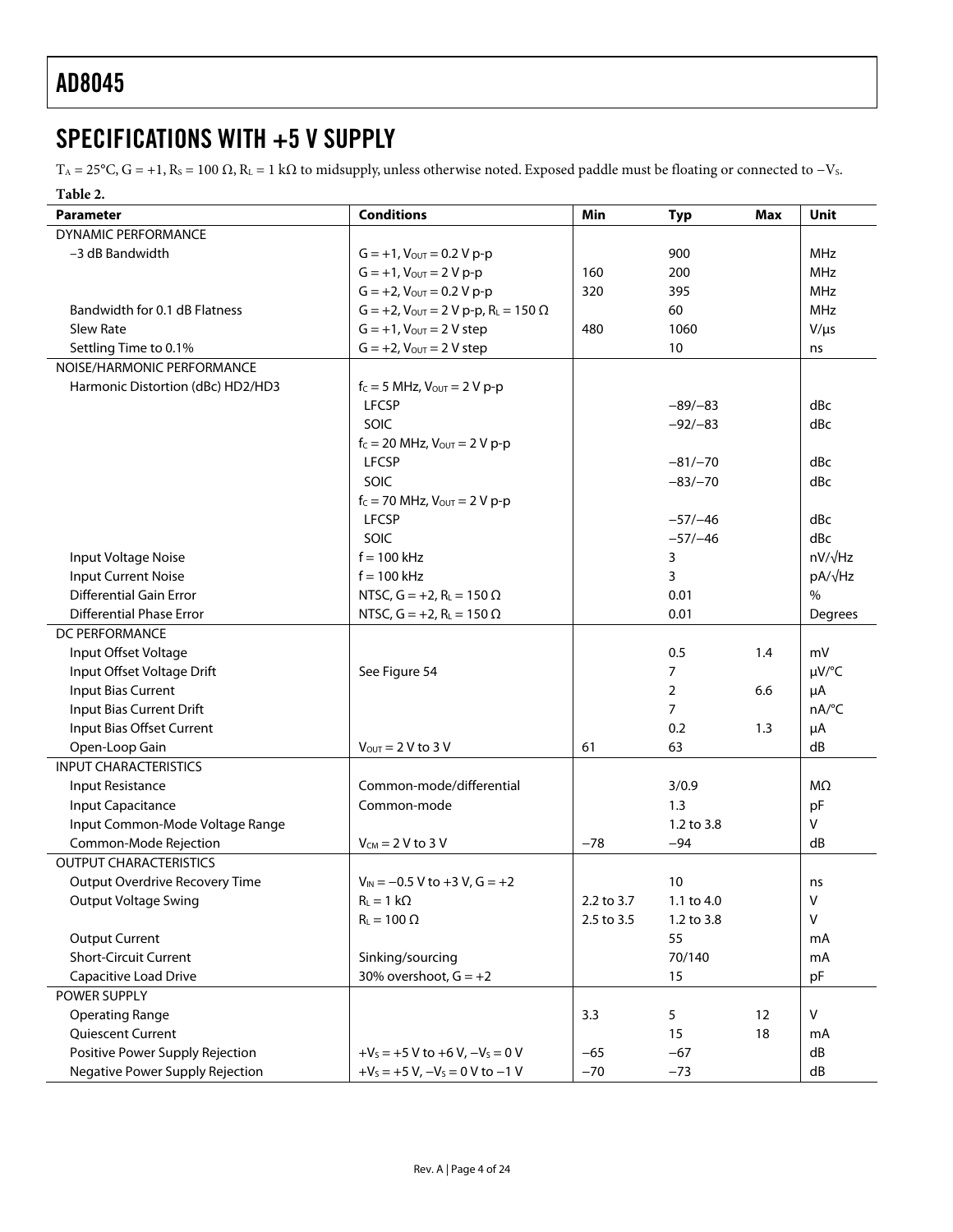### <span id="page-5-0"></span>ABSOLUTE MAXIMUM RATINGS

**Table 3.** 

| <b>Parameter</b>                             | Rating                                    |
|----------------------------------------------|-------------------------------------------|
| Supply Voltage                               | 12.6V                                     |
| Power Dissipation                            | See Figure 4                              |
| Common-Mode Input Voltage                    | $-V_s$ – 0.7 V to +V <sub>s</sub> + 0.7 V |
| Differential Input Voltage                   | $+V5$                                     |
| Exposed Paddle Voltage                       | $-V5$                                     |
| Storage Temperature                          | $-65^{\circ}$ C to $+125^{\circ}$ C       |
| Operating Temperature Range                  | $-40^{\circ}$ C to $+125^{\circ}$ C       |
| Lead Temperature Range<br>(Soldering 10 sec) | $300^{\circ}$ C                           |
| Junction Temperature                         | $150^{\circ}$ C                           |

Stresses above those listed under Absolute Maximum Ratings may cause permanent damage to the device. This is a stress rating only; functional operation of the device at these or any other conditions above those indicated in the operational section of this specification is not implied. Exposure to absolute maximum rating conditions for extended periods may affect device reliability.

#### **THERMAL RESISTANCE**

 $\theta_{IA}$  is specified for the worst-case conditions, i.e.,  $\theta_{IA}$  is specified for device soldered in circuit board for surface-mount packages.

**Table 4. Thermal Resistance** 

| Package Type | $\boldsymbol{\theta}_{JA}$ | $θ$ ις | Unit         |
|--------------|----------------------------|--------|--------------|
| SOIC         | 80                         | 30     | °C/W         |
| <b>FCSP</b>  | 93                         | 35     | /W<br>$\sim$ |

#### **Maximum Power Dissipation**

The maximum safe power dissipation for the AD8045 is limited by the associated rise in junction temperature  $(T<sub>I</sub>)$  on the die. At approximately 150°C, which is the glass transition temperature, the properties of the plastic change. Even temporarily exceeding this temperature limit may change the stresses that the package exerts on the die, permanently shifting the parametric performance of the AD8045. Exceeding a junction temperature of 175°C for an extended period of time can result in changes in silicon devices, potentially causing degradation or loss of functionality.

The power dissipated in the package  $(P_D)$  is the sum of the quiescent power dissipation and the power dissipated in the die due to the AD8045 drive at the output. The quiescent power is the voltage between the supply pins  $(V<sub>S</sub>)$  times the quiescent current  $(I<sub>s</sub>)$ .

*PD* = *Quiescent Power* + (*Total Drive Power* – *Load Power*)

$$
P_D = (V_s \times I_s) + \left(\frac{V_s}{2} \times \frac{V_{OUT}}{R_L}\right) - \frac{V_{OUT}^2}{R_L}
$$

RMS output voltages should be considered. If *RL* is referenced to −*V<sub>S</sub>*, as in single-supply operation, the total drive power is *V<sub>S</sub>* ×  $I<sub>OUT</sub>$ . If the rms signal levels are indeterminate, consider the worst case, when  $V_{OUT} = V_s/4$  for  $R_L$  to midsupply.

$$
P_D = (V_s \times I_s) + \frac{(V_s/4)^2}{R_L}
$$

In single-supply operation with *RL* referenced to −*VS*, worst case is  $V_{OUT} = V_s/2$ .

Airflow increases heat dissipation, effectively reducing  $\theta_{JA}$ . Also, more metal directly in contact with the package leads and exposed paddle from metal traces, through holes, ground, and power planes reduce  $θ<sub>IA</sub>$ .

[Figure 4](#page-5-1) shows the maximum safe power dissipation in the package versus the ambient temperature for the exposed paddle SOIC (80°C/W) and LFCSP (93°C/W) package on a JEDEC standard 4-layer board.  $\theta_{JA}$  values are approximations.

<span id="page-5-1"></span>

Figure 4. Maximum Power Dissipation vs. Temperature for a 4-Layer Board

#### **ESD CAUTION**

ESD (electrostatic discharge) sensitive device. Electrostatic charges as high as 4000 V readily accumulate on the human body and test equipment and can discharge without detection. Although this product features proprietary ESD protection circuitry, permanent damage may occur on devices subjected to high energy electrostatic discharges. Therefore, proper ESD precautions are recommended to avoid performance degradation and loss of functionality.

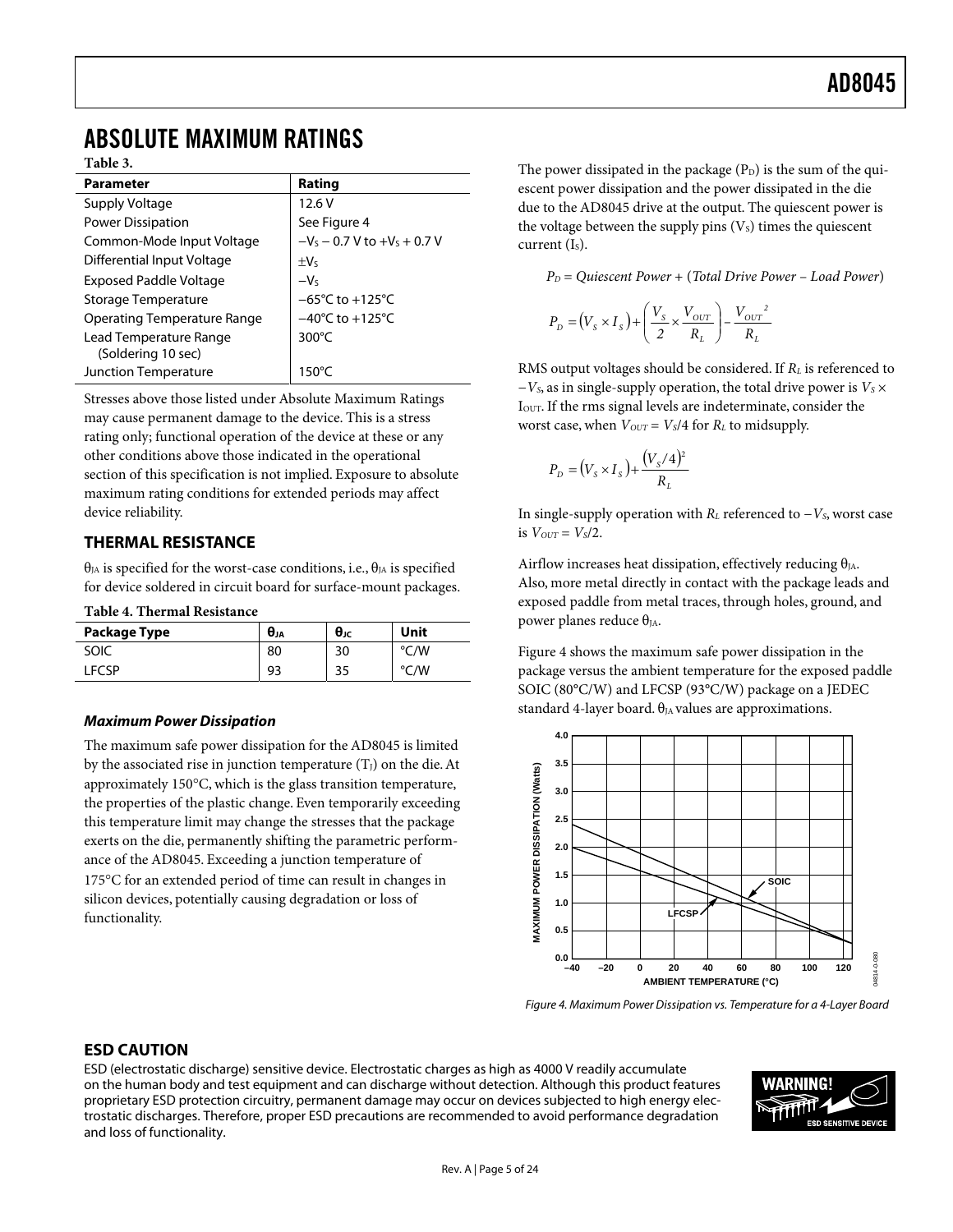### <span id="page-6-0"></span>PIN CONFIGURATIONS AND FUNCTION DESCRIPTIONS

04814-0-003



Figure 5. SOIC Pin Configuration



Figure 6 . 8-Lead LFCSP Pin Configuration

Note: The exposed paddle must be connected to -Vs or it must be electrically isolated (floating).

#### **Table 5. 8-Lead SOIC Pin Function Descriptions**

| Table 5.8-Lead SOIC Pin Function Descriptions |                       |                                                      | Table 6.8-Lead LFCSP Pin Function Descriptions |                       |                                                      |  |
|-----------------------------------------------|-----------------------|------------------------------------------------------|------------------------------------------------|-----------------------|------------------------------------------------------|--|
| Pin No.                                       | <b>Mnemonic</b>       | <b>Description</b>                                   | Pin No.                                        | <b>Mnemonic</b>       | <b>Description</b>                                   |  |
|                                               | <b>FEEDBACK</b>       | Feedback Pin                                         |                                                | <b>NC</b>             | No Connect                                           |  |
| 2                                             | $-IN$                 | Inverting Input                                      |                                                | <b>FEEDBACK</b>       | Feedback Pin                                         |  |
| 3                                             | $+IN$                 | Noninverting Input                                   | 3                                              | $-IN$                 | Inverting Input                                      |  |
| 4                                             | $-VS$                 | Negative Supply                                      | 4                                              | $+IN$                 | Noninverting Input                                   |  |
| 5                                             | <b>NC</b>             | NC.                                                  | 5                                              | $-V5$                 | Negative Supply                                      |  |
| 6                                             | <b>OUTPUT</b>         | Output                                               | 6                                              | <b>NC</b>             | No Connect                                           |  |
|                                               | $+V5$                 | Positive Supply                                      |                                                | <b>OUTPUT</b>         | Output                                               |  |
| 8                                             | <b>NC</b>             | <b>NC</b>                                            | 8                                              | $+VS$                 | Positive Supply                                      |  |
| 9                                             | <b>Exposed Paddle</b> | Must Be Connected to -Vs or<br>Electrically Isolated | 9                                              | <b>Exposed Paddle</b> | Must Be Connected to -Vs or<br>Electrically Isolated |  |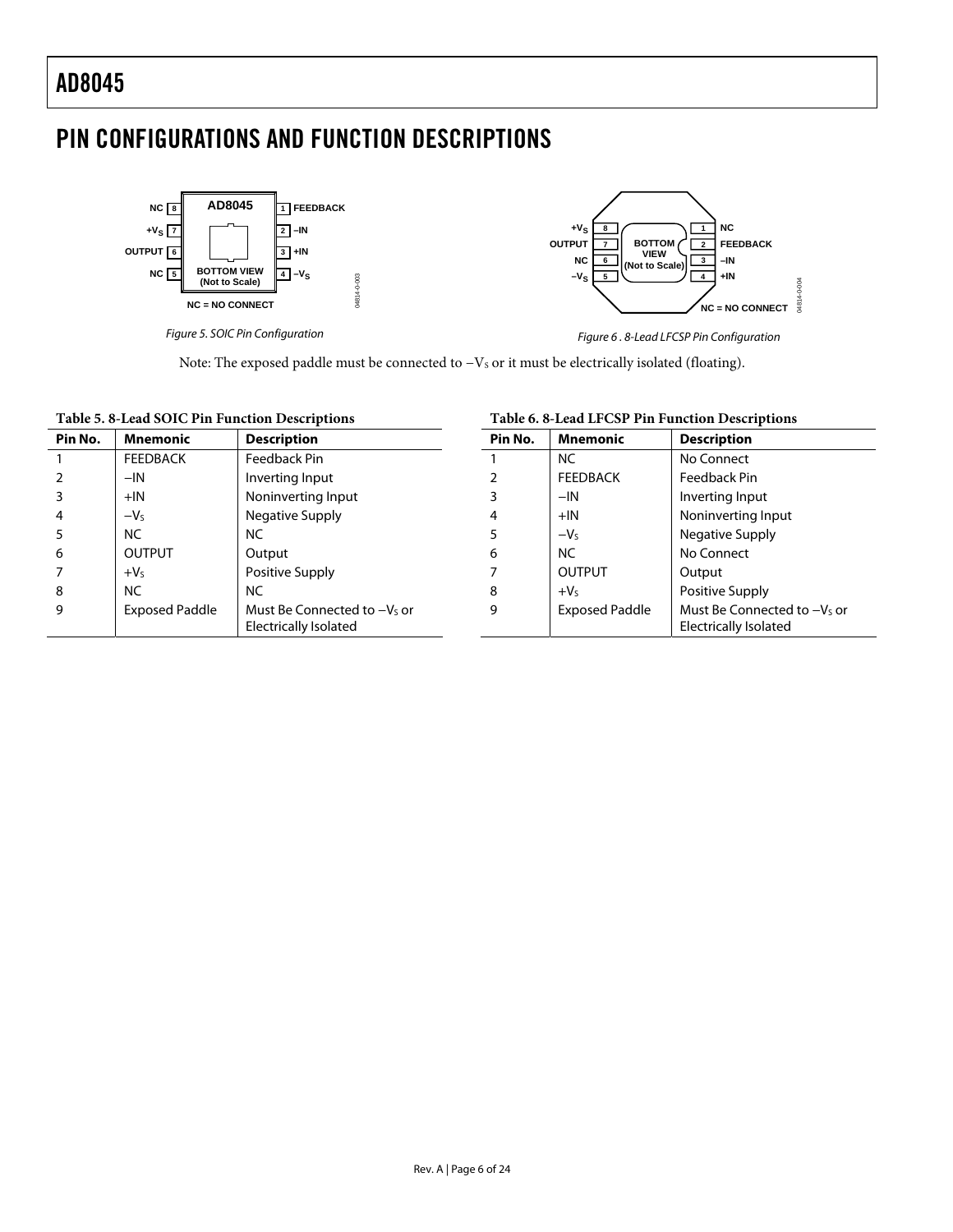### <span id="page-7-0"></span>TYPICAL PERFORMANCE CHARACTERISTICS



Figure 7. Small Signal Frequency Response for Various Gains



Figure 8. Small Signal Frequency Response for Various Loads



Figure 9. Small Signal Frequency Response for Various Supplies



Figure 10. Small Signal Frequency Response for Various Capacitive Loads



Figure 11. Small Signal Frequency Response for Various Temperatures



Figure 12. 0.1 dB Flatness vs. Frequency for Various Output Voltages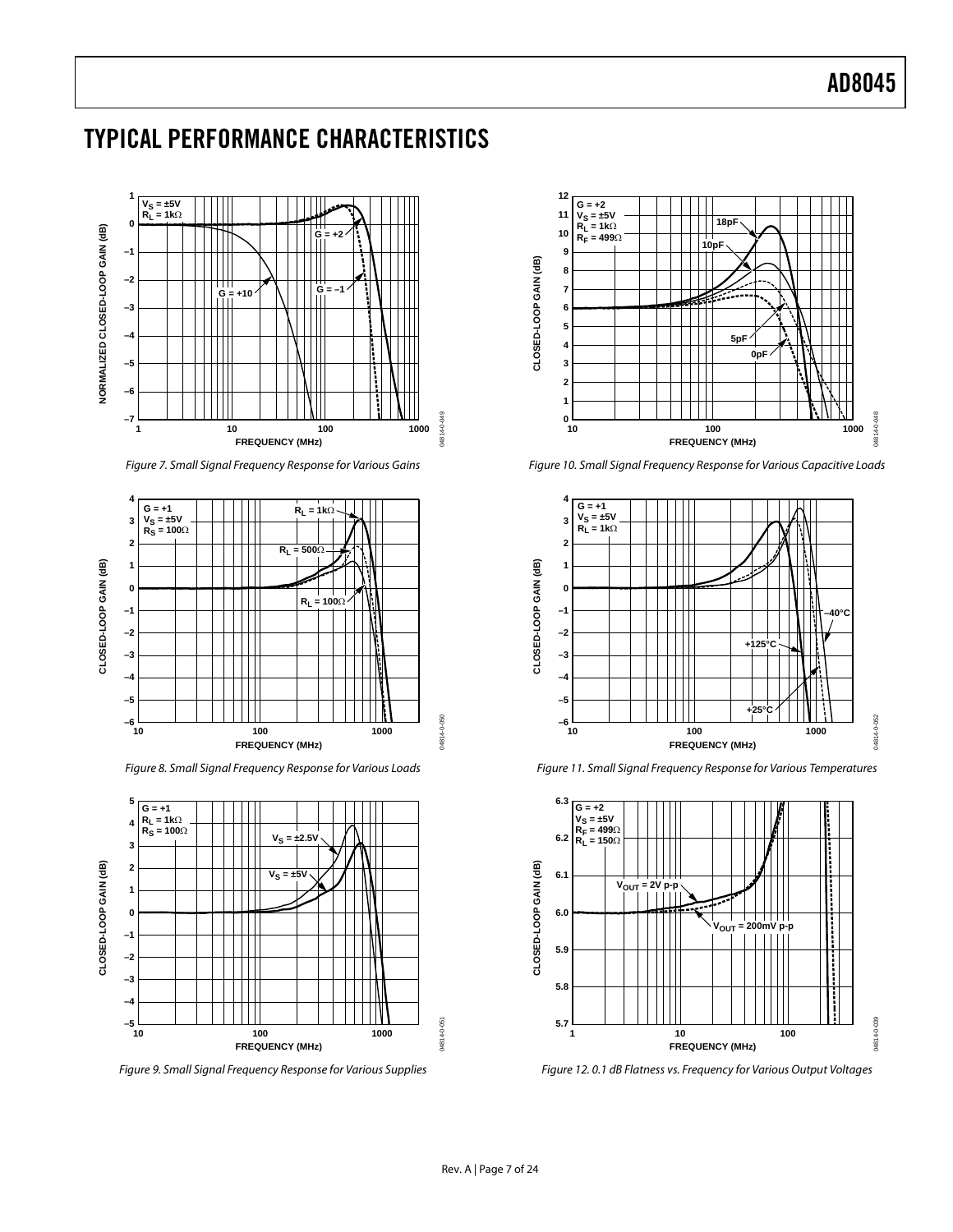

Figure 13. Large Signal Frequency Response for Various Supplies



Figure 14. Large Signal Frequency Response for Various Loads



Figure 15. Large Signal Frequency Response for Various Gains



Figure 16. Open-Loop Gain and Phase vs. Frequency



Figure 17. Harmonic Distortion vs. Frequency for Various Packages



Figure 18. Harmonic Distortion vs. Frequency for Various Packages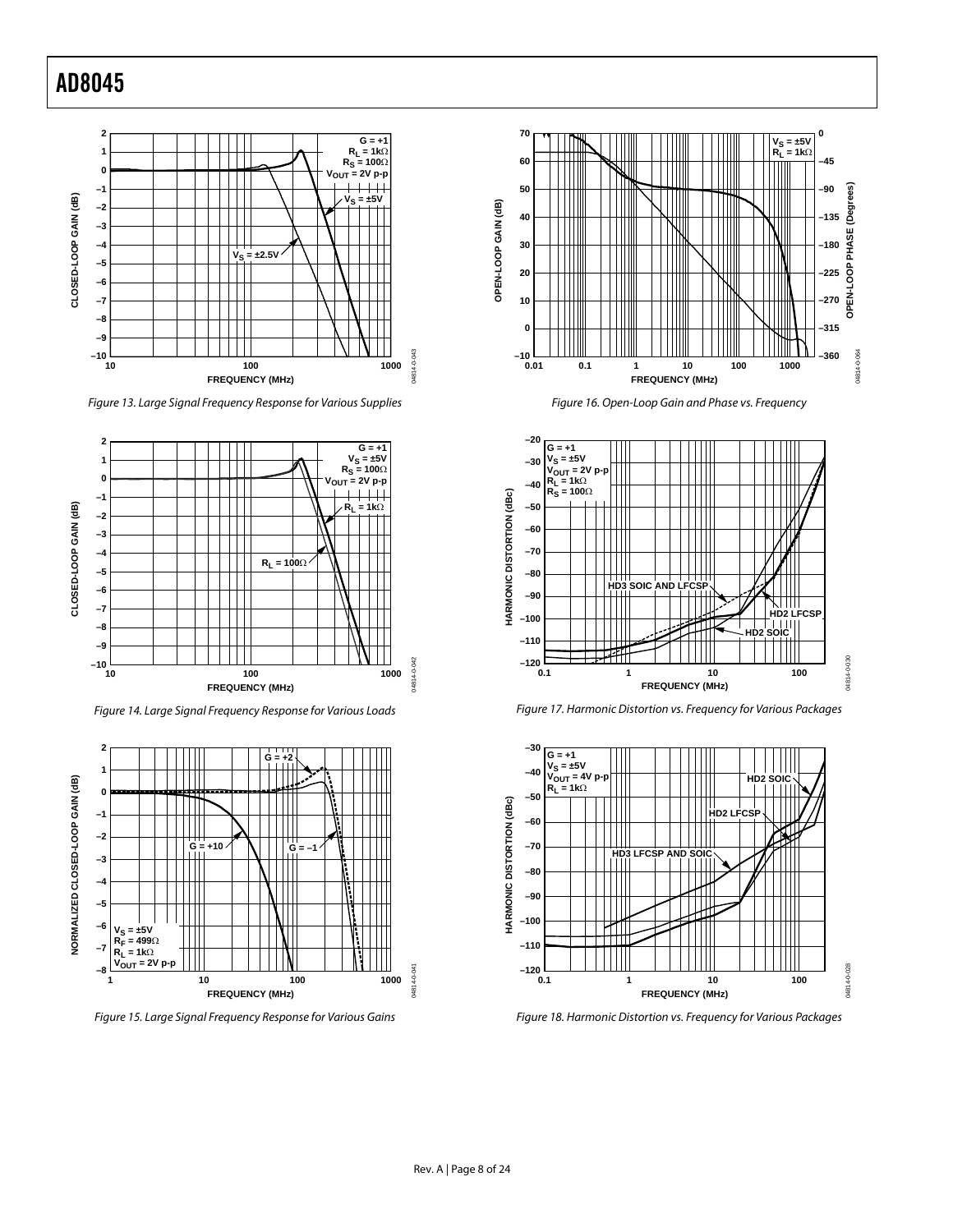

Figure 19. Harmonic Distortion vs. Frequency for Various Packages



Figure 20. Harmonic Distortion vs. Frequency for Various Packages



Figure 21. Harmonic Distortion vs. Frequency for Various Packages



Figure 22. Harmonic Distortion vs. Frequency for Various Packages



Figure 23. Harmonic Distortion vs. Frequency for Various Packages



Figure 24. Harmonic Distortion vs. Output Voltage for Various Packages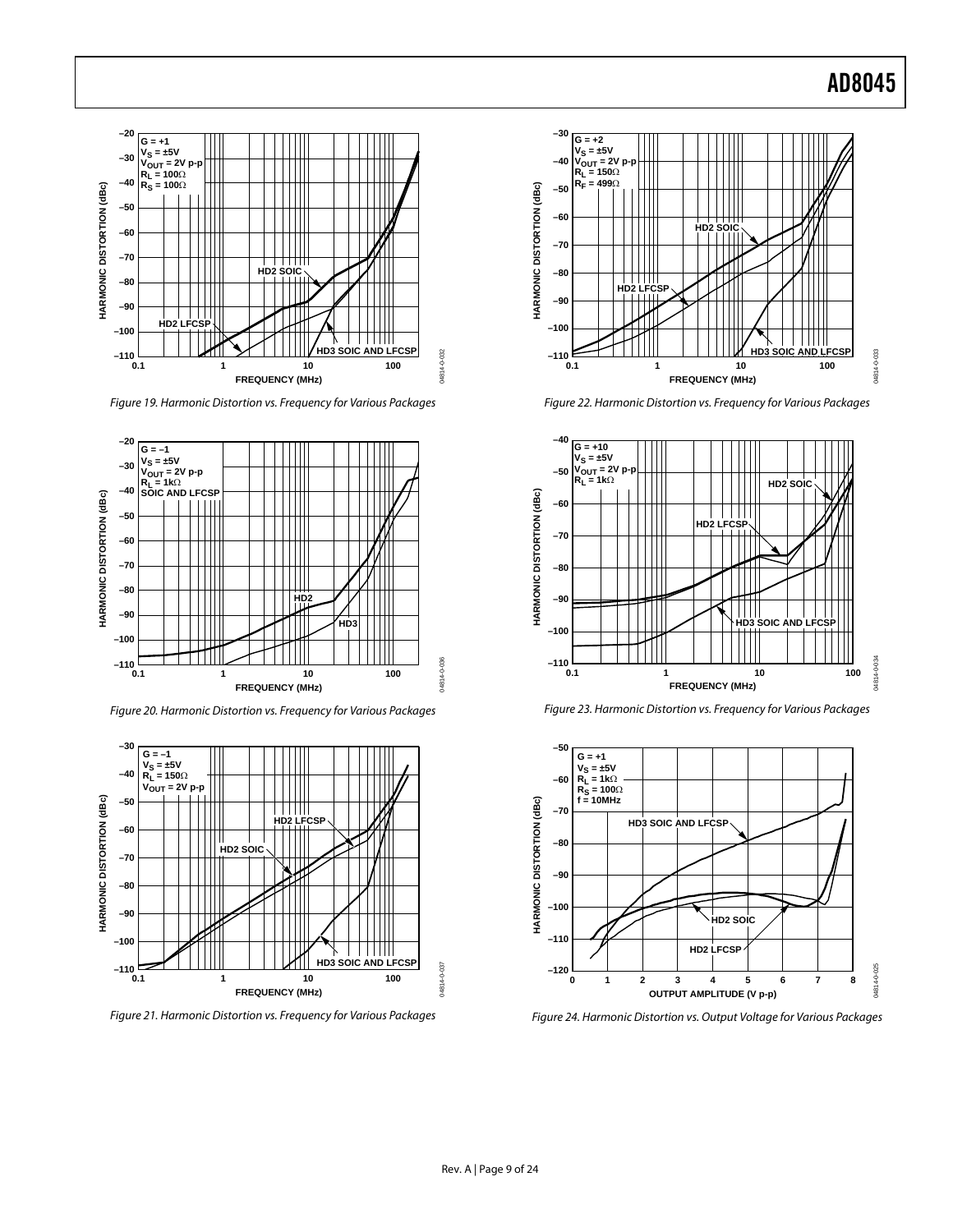

Figure 25. Harmonic Distortion vs. Output Voltage for Various Packages









Figure 28. Harmonic Distortion vs. Frequency for Various Packages







Figure 30. Harmonic Distortion vs. Frequency for Various Packages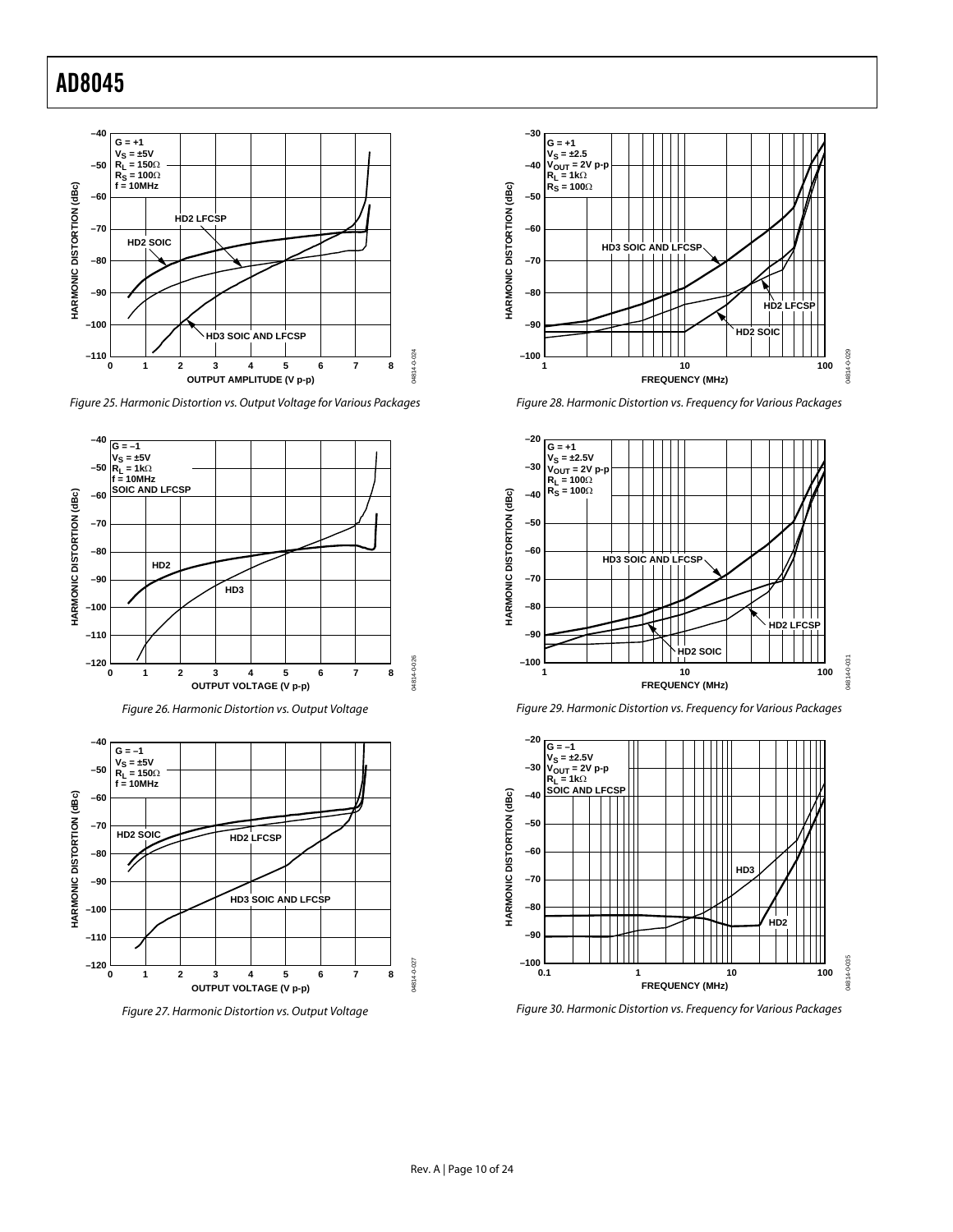

Figure 31. Harmonic Distortion vs. Output Voltage for Various Packages



Figure 32. Harmonic Distortion vs. Output Voltage for Various Packages



Figure 33. Slew Rate vs. Output Voltage



Figure 34. Small Signal Transient Response for Various Supplies and Loads



Figure 35. Small Signal Transient Response for Various Supplies and Loads



Figure 36. Small Signal Transient Response for Various Loads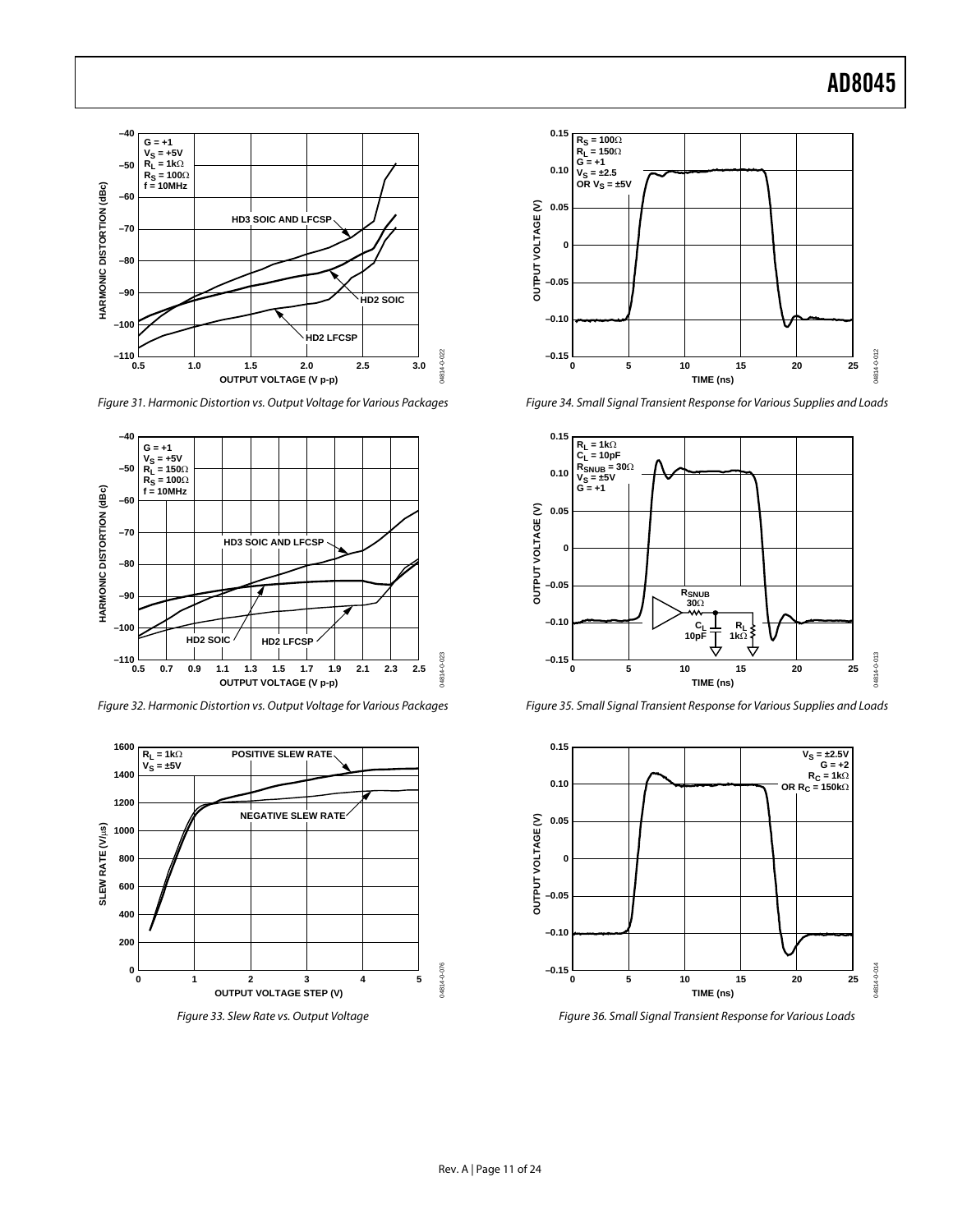

<span id="page-12-0"></span>Figure 37. Small Signal Transient Response with Capacitive Load



Figure 38. Large Signal Transient Response for Various Loads



Figure 39. Large Signal Transient Response for Various Supplies



Figure 40. Large Signal Transient Response with Capacitive Load







Figure 42. Input Overdrive Recovery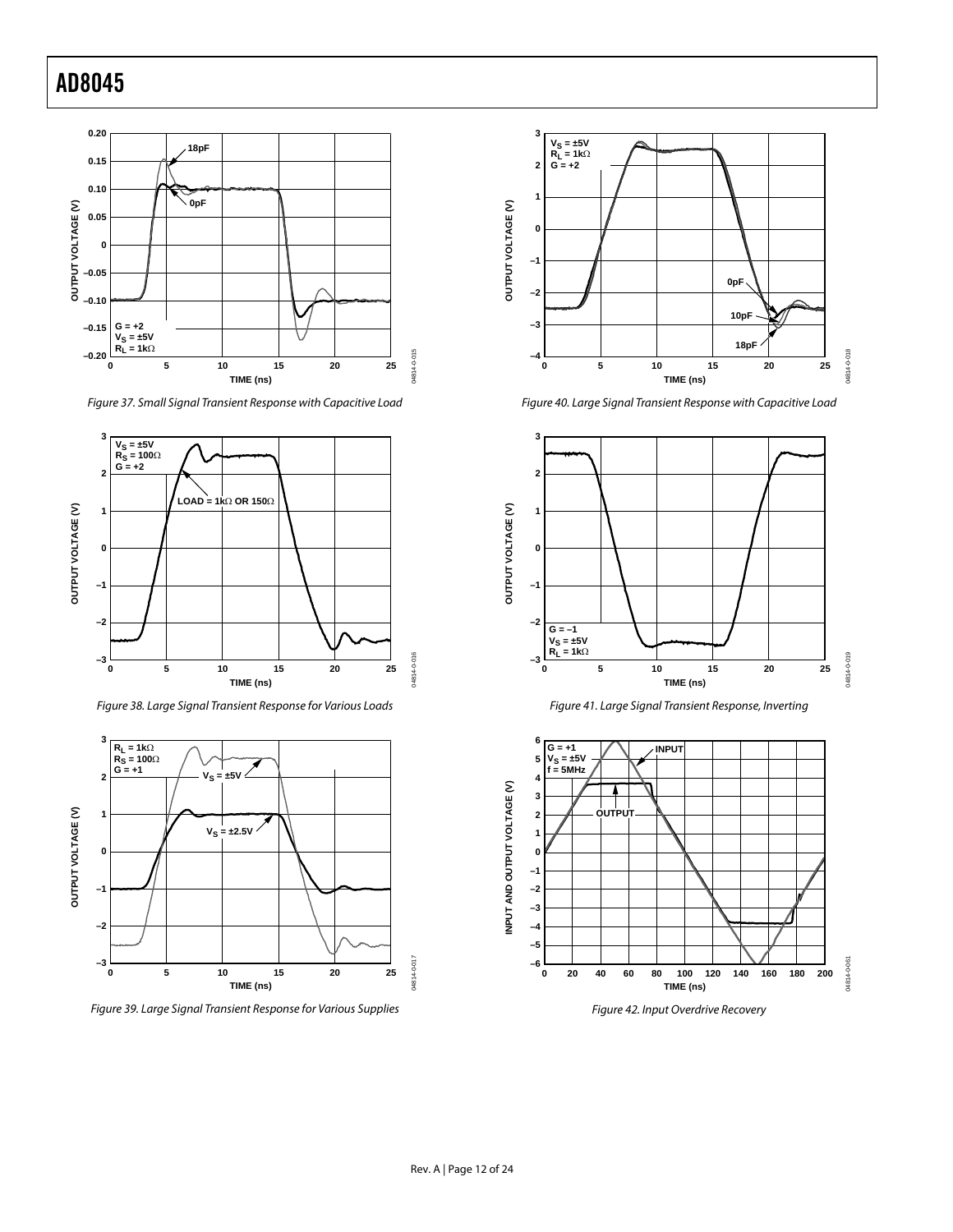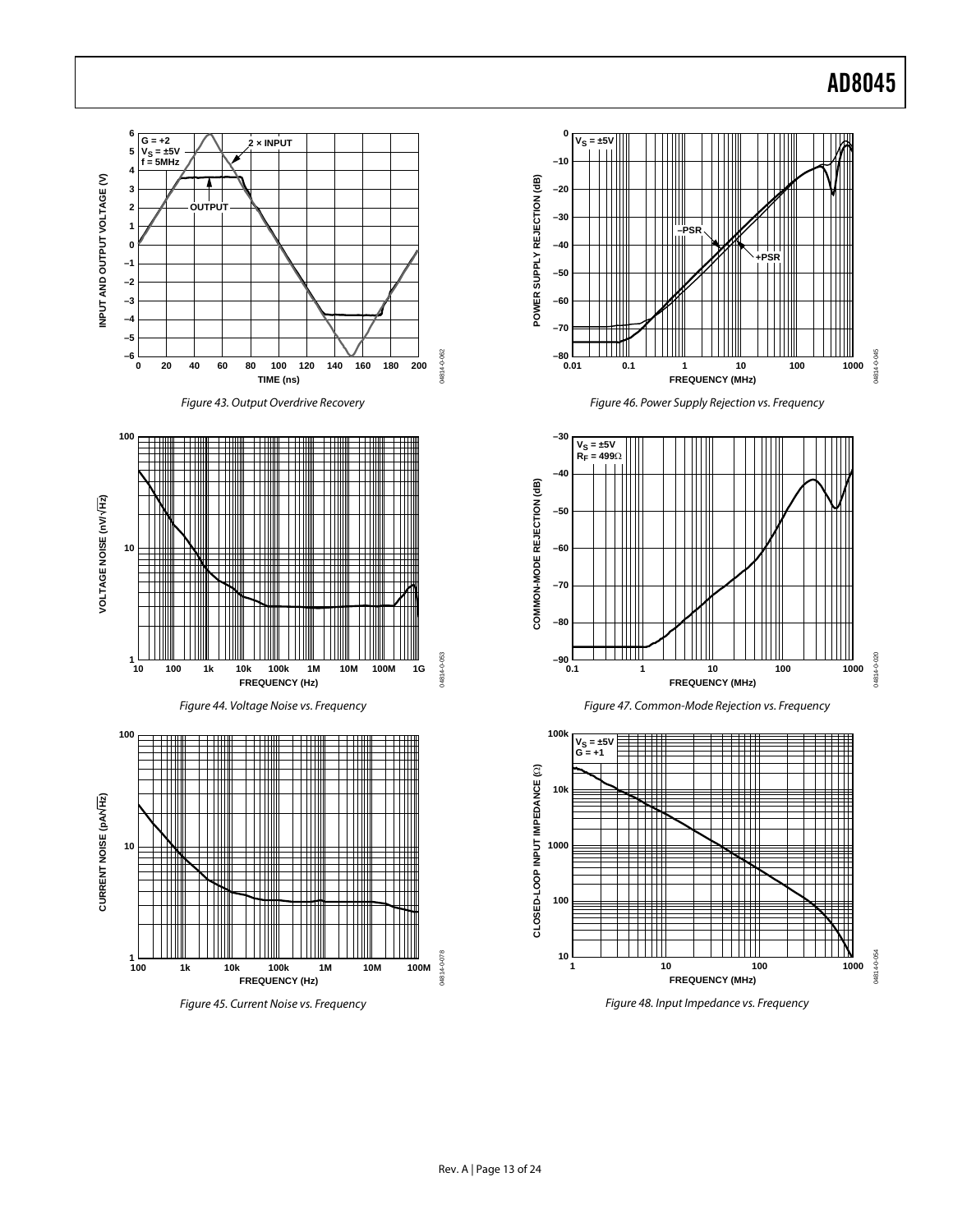









Figure 51. Differential Gain and Phase vs. Number of 150 Ω Loads











<span id="page-14-0"></span>Figure 54. Offset Voltage vs. Temperature for Various Supplies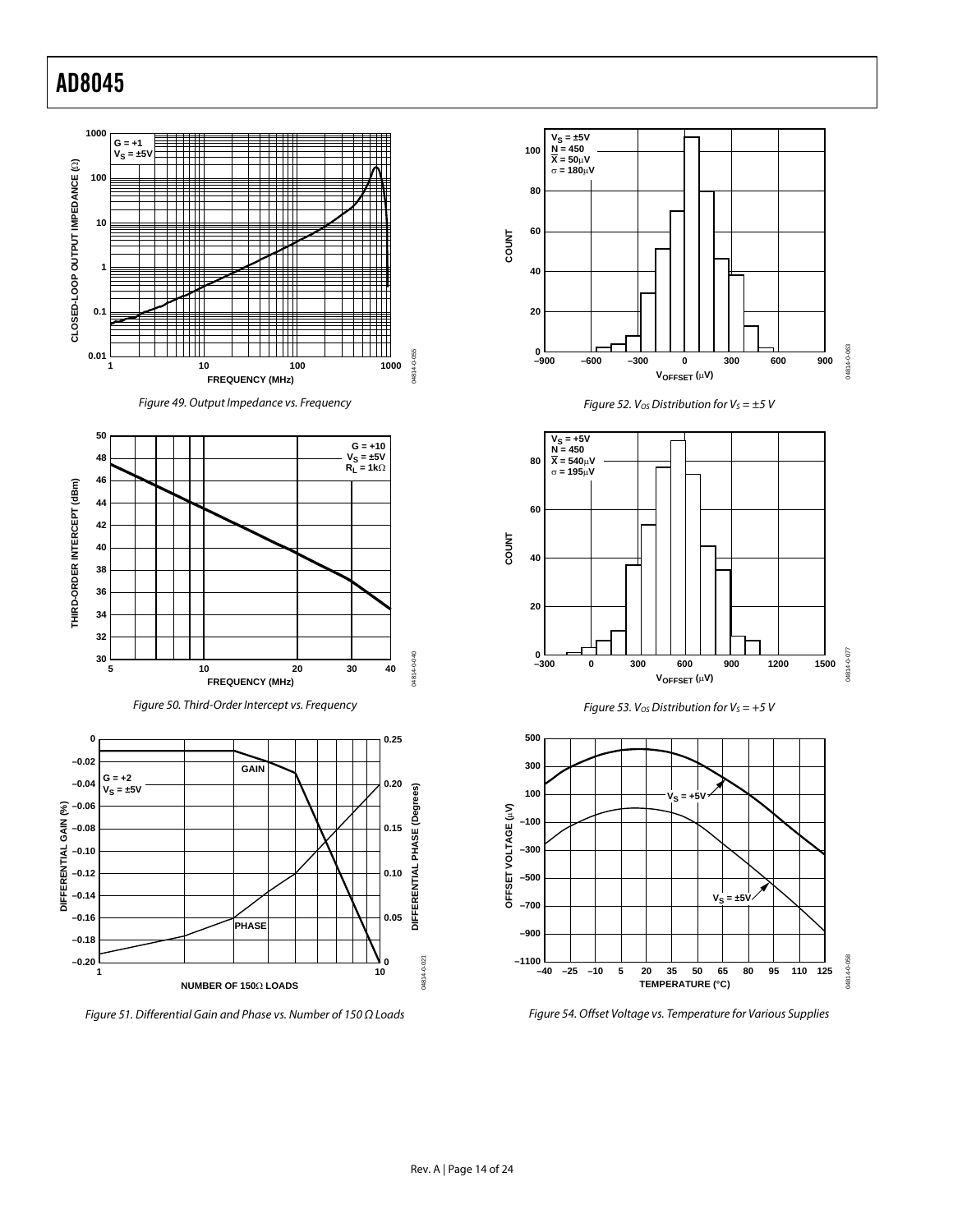

Figure 55. Input Bias Current vs. Temperature for Various Supplies



Figure 56. Output Saturation Voltage vs. Temperature for Various Supplies



Figure 57. Supply Current vs. Temperature for Various Supplies



Figure 58. Output Saturation Voltage vs. Load for Various Supplies





Figure 59. Input Offset Voltage vs. Output Voltage for Various Loads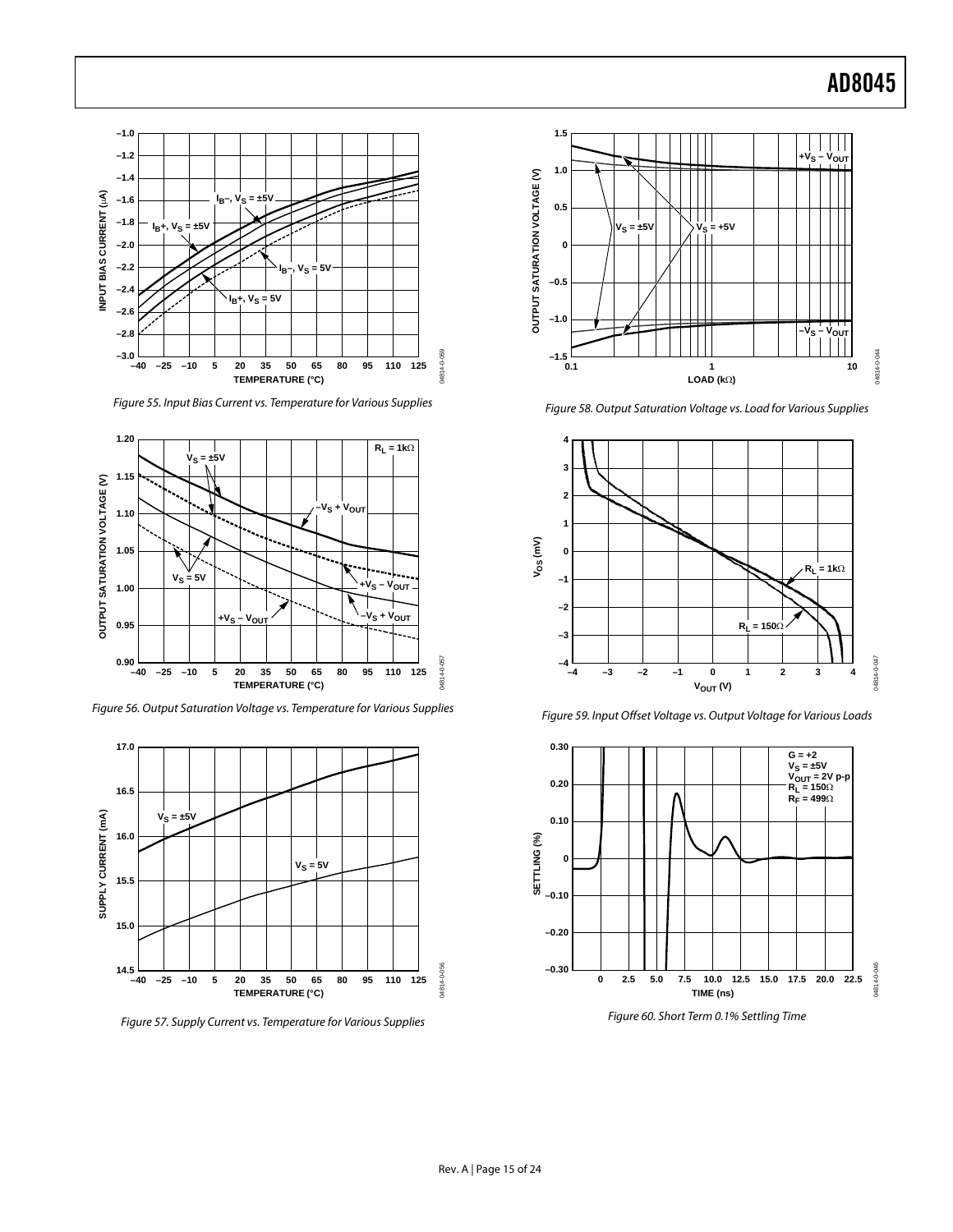### <span id="page-16-0"></span>CIRCUIT CONFIGURATIONS

### **WIDEBAND OPERATION**

[Figure 61 a](#page-16-1)nd [Figure 62 s](#page-16-2)how the recommended circuit configurations for noninverting and inverting amplifiers. In unity gain  $(G = +1)$  applications, R<sub>s</sub> helps to reduce high frequency peaking. It is not needed for any other configurations. For more information on layout, see the [Printed Circuit Board](#page-22-1) [Layout s](#page-22-1)ection.

The resistor at the output of the amplifier, labeled RSNUB, is used only when driving large capacitive loads. Using RSNUB improves stability and minimizes ringing at the output. For more information, see the [Driving Capacitive Loads](#page-23-1) section.

<span id="page-16-1"></span>

Figure 61. Noninverting Configuration

<span id="page-16-2"></span>

Figure 62. Inverting Configuration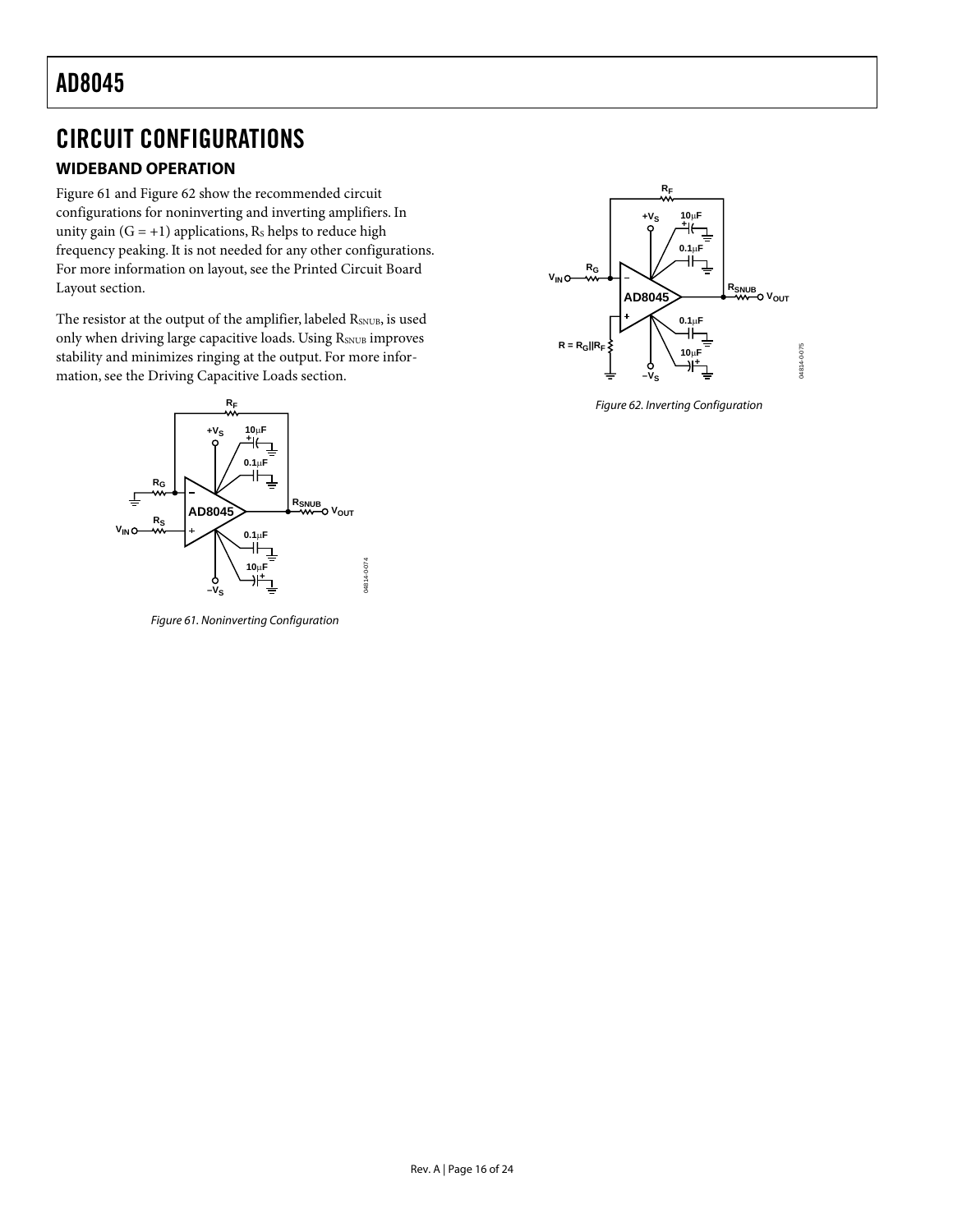### <span id="page-17-0"></span>THEORY OF OPERATION

The AD8045 is a high speed voltage feedback amplifier fabricated on ADI's second generation eXtra Fast Complementary Bipolar (XFCB) process.An H-bridge input stage is used to attain a  $1400 \text{ V/}\mu\text{s}$  slew rate and low distortion in addition to a low 3 nV/√Hz input voltage noise. Supply current and offset voltage are laser trimmed for optimum performance.

#### **FREQUENCY RESPONSE**

The AD8045's open-loop response over frequency can be approximated by the integrator response shown in [Figure 63.](#page-17-1) 

<span id="page-17-1"></span>

Figure 63. Open-Loop Response

The closed-loop transfer function for the noninverting configuration is shown in [Figure 64 a](#page-17-2)nd is written as

$$
\frac{V_{OUT}}{V_{IN}} = \frac{2 \pi \times f_{CROSOVER} \times (R_G + R_F)}{(R_F + R_G)s + 2 \pi \times f_{CROSOVER} \times R_G}
$$

where:

*s* is (2 π*j*)*f*.

*fCROSSOVER* is the frequency where the amplifier's open-loop gain equals 1 (0 dB).

DC gain is therefore

$$
\frac{V_{OUT}}{V_{IN}} = \frac{(R_G + R_F)}{R_G}
$$

Closed-loop −3 dB bandwidth equals

$$
\frac{V_{OUT}}{V_{IN}} = f_{CROSOVER} \times \frac{R_G}{(R_G + R_F)}
$$

The closed-loop bandwidth is inversely proportional to the noise gain of the op amp circuit,  $(R_F + R_G)/R_G$ . This simple model can be used to predict the −3 dB bandwidth for noise gains above +2. The actual bandwidth of circuits with noise gains at or below +2 is higher due to the influence of other poles present in the real op amp.

<span id="page-17-2"></span>

Figure 64. Noninverting Configuration

#### **DC ERRORS**

[Figure 65 s](#page-17-3)hows the dc error contributions. The total output error voltage is

<span id="page-17-3"></span>

Figure 65. Amplifier DC Errors

The voltage error due to I<sub>B</sub>+ and I<sub>B</sub>− is minimized if R<sub>S</sub> = R<sub>F</sub>||R<sub>G</sub>. To include the effects of common-mode and power supply rejection, model Vos as

$$
V_{OS} = V_{OS_{nom}} + \frac{\Delta V_S}{PSR} + \frac{\Delta V_{CM}}{CMR}
$$

where:

 $V_{_{OS_{nom}}}$  is the offset voltage at nominal conditions.

 $\Delta V_s$  is the change in the power supply voltage from nominal conditions.

*PSR* is the power supply rejection.

C*MR* is the common-mode rejection.

Δ*VCM* is the change in common-mode voltage from nominal conditions.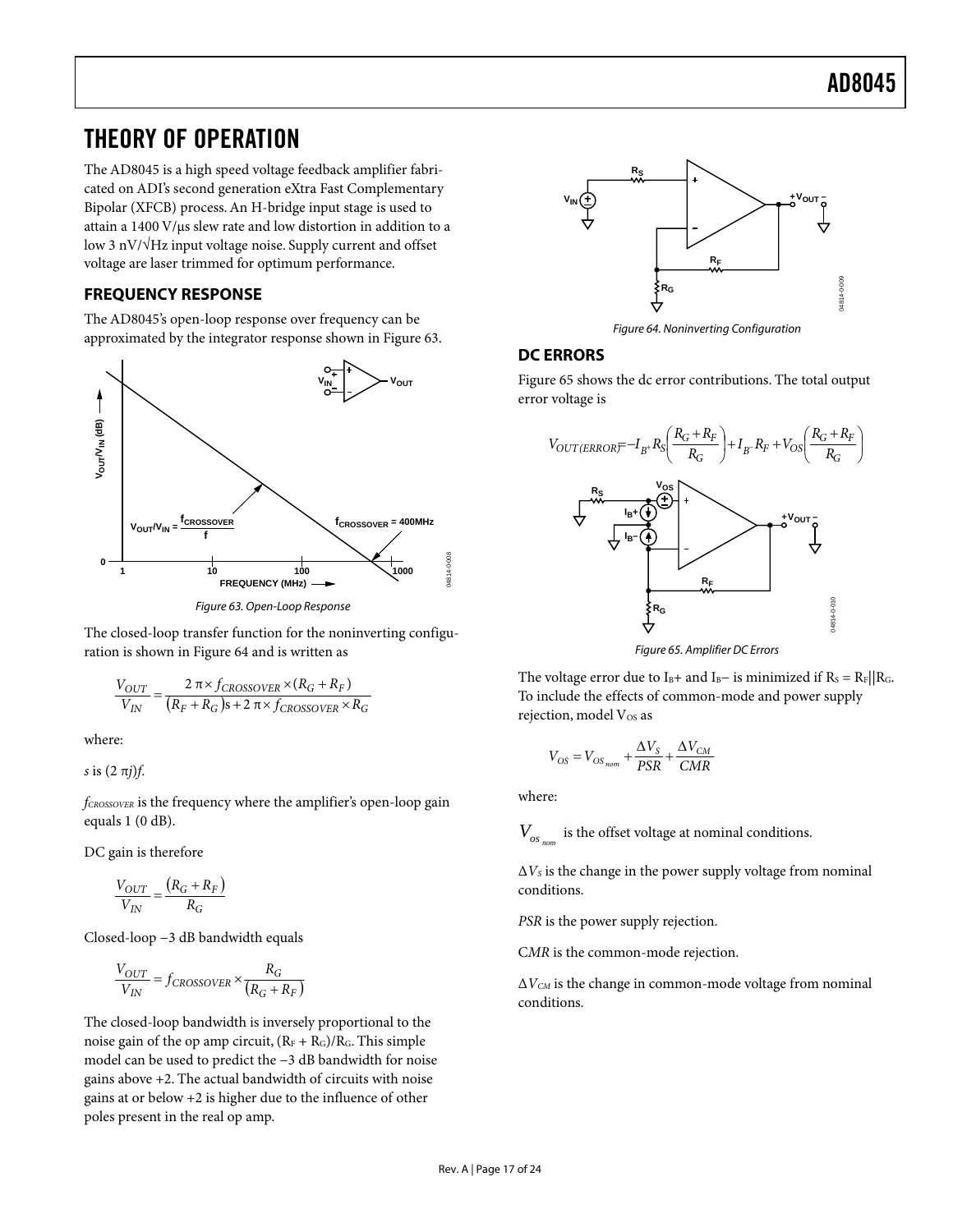#### <span id="page-18-0"></span>**OUTPUT NOISE**

[Figure 66 s](#page-18-1)hows the contributors to the noise at the output of a noninverting configuration.

<span id="page-18-1"></span>

Figure 66. Amplifier DC Errors

*Ven* , IN+, and IN− are due to the amplifier.  $V_{R_F}$  ,  $V_{R_G}$  , and  $V_{R_S}$  are due to the feedback network resistors.  $R_G$  and  $R_F$  and source resistor,  $R_{\scriptscriptstyle S}$  . Total output voltage noise,  $\overline{V_{OUT\_EN}}$  , is the rms sum of all the contributions.

$$
\overline{V_{OUT\_EN}} =
$$

 $\sqrt{\left(G_n\times\overline{ Ven}\right)^2+\left(\overline{IN+}\times R_S\times G_n\right)^2+\left(\overline{IN-}\times R_F\vert\vert R_G\times G_n\right)^2+4kTR_f+4kTR_G(G_n)^2+4kTR_S(G_n)^2}$ 

where:

$$
G_n \text{ is the noise gain } \left( \frac{R_F + R_G}{R_G} \right).
$$

*Ven* is the op amp input voltage noise.

 $\overline{IN}$  is the op amp input current noise.

[Table 7](#page-18-2) lists the expected output voltage noise spectral density for several gain configurations.

<span id="page-18-2"></span>

| Table 7. Noise and Bandwidth for Various Gains |  |  |
|------------------------------------------------|--|--|
|------------------------------------------------|--|--|

| Gain  | Rг  | R <sub>G</sub> | R٠  | $-3 dB$<br>Bandwidth <sup>1</sup> | Output<br><b>Noise</b><br>$(nV/\sqrt{Hz})$ |
|-------|-----|----------------|-----|-----------------------------------|--------------------------------------------|
| $+1$  | 0   |                | 100 | 1 GHz                             | 3.3                                        |
| $+2$  | 499 | 499            | 0   | 400 MHz                           | 7.4                                        |
| $+5$  | 499 | 124            | 0   | <b>90 MHz</b>                     | 16.4                                       |
| $+10$ | 499 | 56             | 0   | 40 MHz                            | 31                                         |
| $-1$  | 499 | 499            | N/A | 300 MHz                           | 7.4                                        |

<sup>1</sup> R<sub>L</sub> = 1 kΩ.

 $\overline{a}$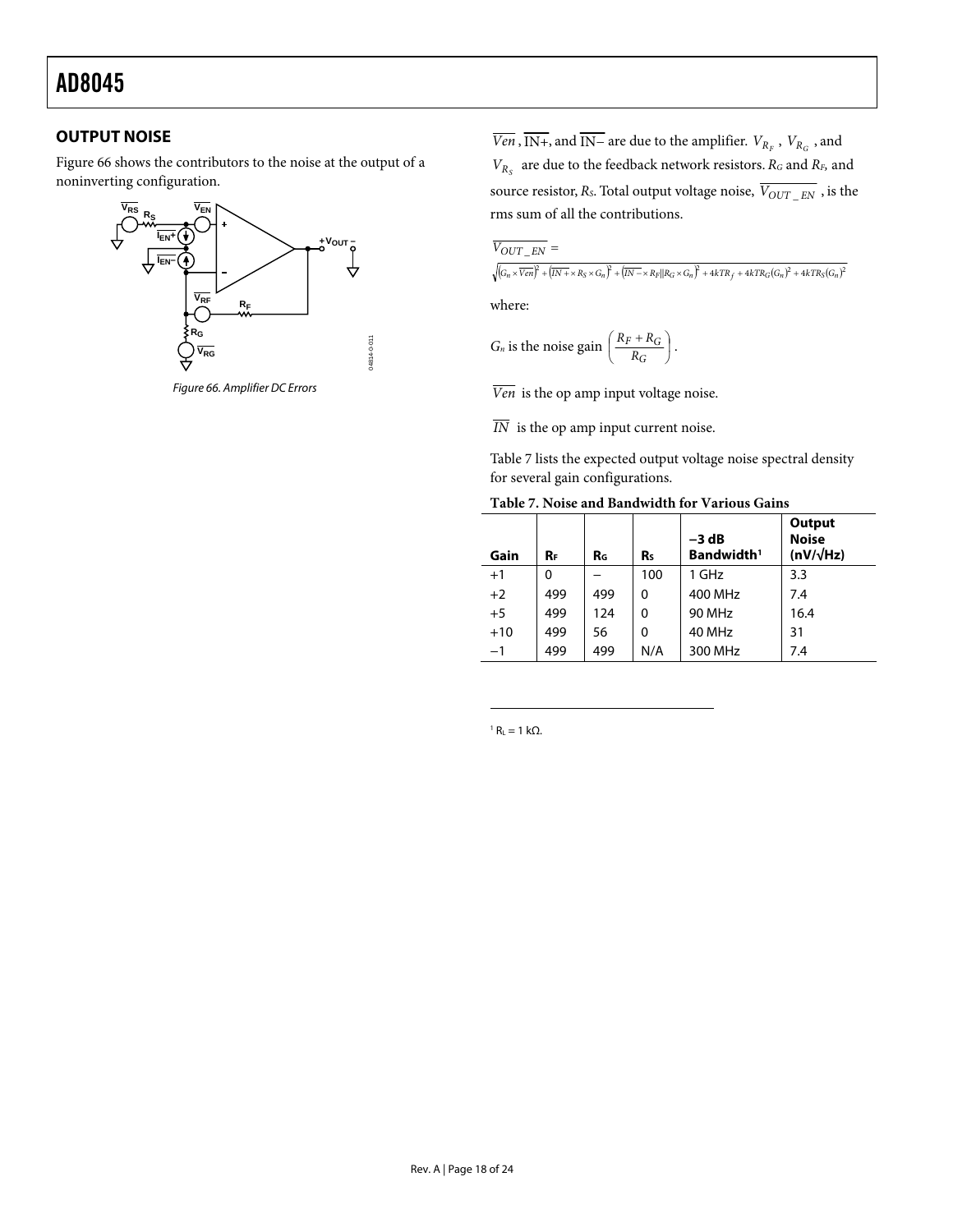### <span id="page-19-0"></span>APPLICATIONS **LOW DISTORTION PINOUT**

The AD8045 LFCSP package features Analog Devices new low distortion pinout. The new pinout provides two advantages over the traditional pinout. First, improved second harmonic distortion performance, which is accomplished by the physical separation of the noninverting input pin and the negative power supply pin. Second, the simplification of the layout due to the dedicated feedback pin and easy routing of the gain set resistor back to the inverting input pin. This allows a compact layout, which helps to minimize parasitics and increase stability.

The traditional SOIC pinout has been slightly modified as well to incorporate a dedicated feedback pin. Pin 1, previously a no connect pin on the amplifier, is now a dedicated feedback pin. The new pinout reduces parasitics and simplifies the board layout.

Existing applications that use the traditional SOIC pinout can take full advantage of the outstanding performance offered by the AD8045.An electrical insulator may be required if the SOIC rests on the ground plane or other metal trace. This is covered in more detail in the [Exposed Paddle s](#page-23-2)ection of this data sheet. In existing designs, which have Pin 1 tied to ground or to another potential, simply lift Pin 1 of the AD8045 or remove the potential on the Pin 1 solder pad. The designer does not need to use the dedicated feedback pin to provide feedback for the AD8045. The output pin of the AD8045 can still be used to provide feedback to the inverting input of the AD8045.

#### **HIGH SPEED ADC DRIVER**

When used as an ADC driver, the AD8045 offers results comparable to transformers in distortion performance. Many ADC applications require that the analog input signal be dc-coupled and operate over a wide frequency range. Under these requirements, operational amplifiers are very effective interfaces to ADCs.An op amp interface provides the ability to amplify and level shift the input signal to be compatible with the input range of theADC. Unlike transformers, operational amplifiers can be operated over a wide frequency range down to and including dc.

[Figure 67 s](#page-19-1)hows the AD8045 as a dc-coupled differential driver for the [AD9244](http://www.analog.com/Analog_Root/productPage/productHome/0%2C2121%2CAD9244%2C00.html), a 14-bit 65 MSPS ADC. The two amplifiers are configured in noninverting and inverting modes. Both amplifiers are set with a noise gain of +2 to provide better bandwidth matching. The inverting amplifier is set for a gain of –1, while the noninverting is set for a gain of  $+2$ . The noninverting input is divided by 2 in order to normalize its output and make it equal to the inverting output.

This dc-coupled differential driver is best suited for ±5 V operation in which optimum distortion performance is required and the input signal is ground referenced.

<span id="page-19-1"></span>



The outputs of the AD8045s are centered about the AD9244's common-mode range of 2.5 V. The common-mode reference voltage from the AD9244 is buffered and filtered via the [OP27](http://www.analog.com/Analog_Root/productPage/productHome/0%2C2121%2COP27%2C00.html) and fed to the noninverting resistor network used in the level shifting circuit.

The spurious-free dynamic range (SFDR) performance is shown in [Figure 68.](#page-19-2) [Figure 69](#page-20-1) shows a 50 MHz single-tone FFT performance.

<span id="page-19-2"></span>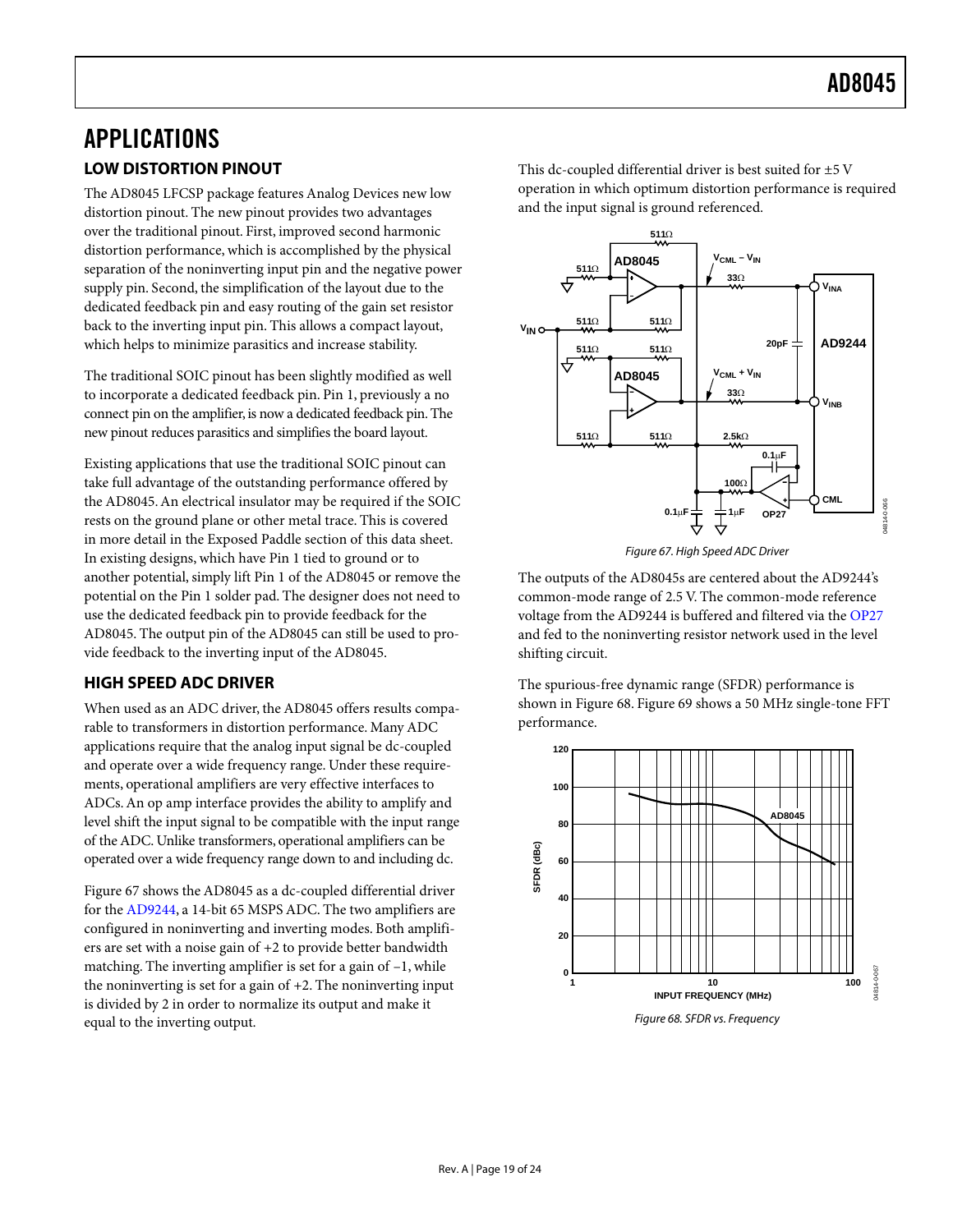<span id="page-20-1"></span><span id="page-20-0"></span>

#### **90 MHZ ACTIVE LOW-PASS FILTER (LPF)**

Active filters are used in many applications such as antialiasing filters and high frequency communication IF strips.

With a 400 MHz gain bandwidth product and high slew rate, the AD8045 is an ideal candidate for active filters. [Figure 70](#page-20-2)  shows the frequency response of the 90 MHz LPF. In addition to the bandwidth requirements, the slew rate must be capable of supporting the full power bandwidth of the filter. In this case, a 90 MHz bandwidth with a 2 V p-p output swing requires at least  $1200 \text{ V/}\mu\text{s}$ . This performance is achievable only at 90 MHz because of the AD8045's wide bandwidth and high slew rate.

The circuit shown in [Figure 73](#page-21-0) is a 90 MHz, 4-pole, Sallen-Key, LPF. The filter comprises two identical cascaded Sallen-Key LPF sections, each with a fixed gain of  $G = +2$ . The net gain of the filter is equal to  $G = +4$  or 12 dB. The actual gain shown in [Figure 70 i](#page-20-2)s only 6 dB. This is due to the output voltage being divided in half by the series matching termination resistor,  $R_T$ , and the load resistor.

Setting the resistors and capacitors equal to each other greatly simplifies the design equations for the Sallen-Key filter. The corner frequency, or −3 dB frequency, can be described by the equation

$$
f_c = \frac{1}{2\pi RC}
$$

The quality factor, or *Q,* is shown in the equation

$$
Q = \frac{1}{3 - K}
$$

The gain, or *K,* of the circuits are

First Stage 
$$
K = \frac{R3}{R4} + 1
$$
, Second Stage  $K = \frac{R8}{R7} + 1$ 

Resistor values are kept low for minimal noise contribution, offset voltage, and optimal frequency response. Due to the low capacitance values used in the filter circuit, the PCB layout and minimization of parasitics is critical.A few picofarads can detune the filters corner frequency, f.. The capacitor values shown in [Figure 73 a](#page-21-0)ctually incorporate some stray PCB capacitance.

Capacitor selection is critical for optimal filter performance. Capacitors with low temperature coefficients, such as NPO ceramic capacitors and silver mica, are good choices for filter elements.

<span id="page-20-2"></span>

Figure 70. 90 MHz Low-Pass Filter Response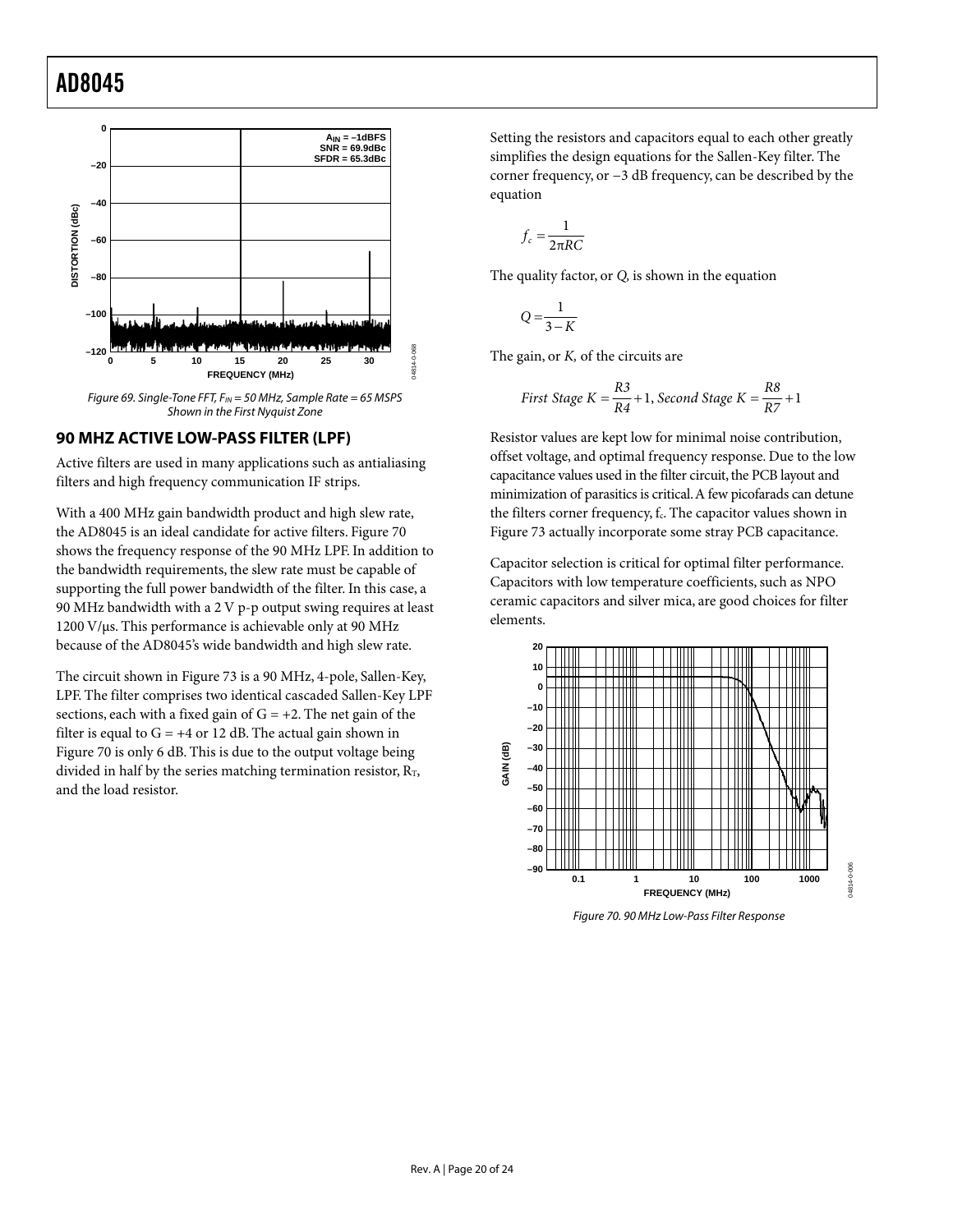04814-0-070



Figure 71. Small Signal Transient Response of 90 MHz LPF

Figure 72. Large Signal Transient Response of 90 MHz LPF

<span id="page-21-0"></span>

Figure 73. 4-Pole, 90 MHz, Sallen-Key Low-Pass Filter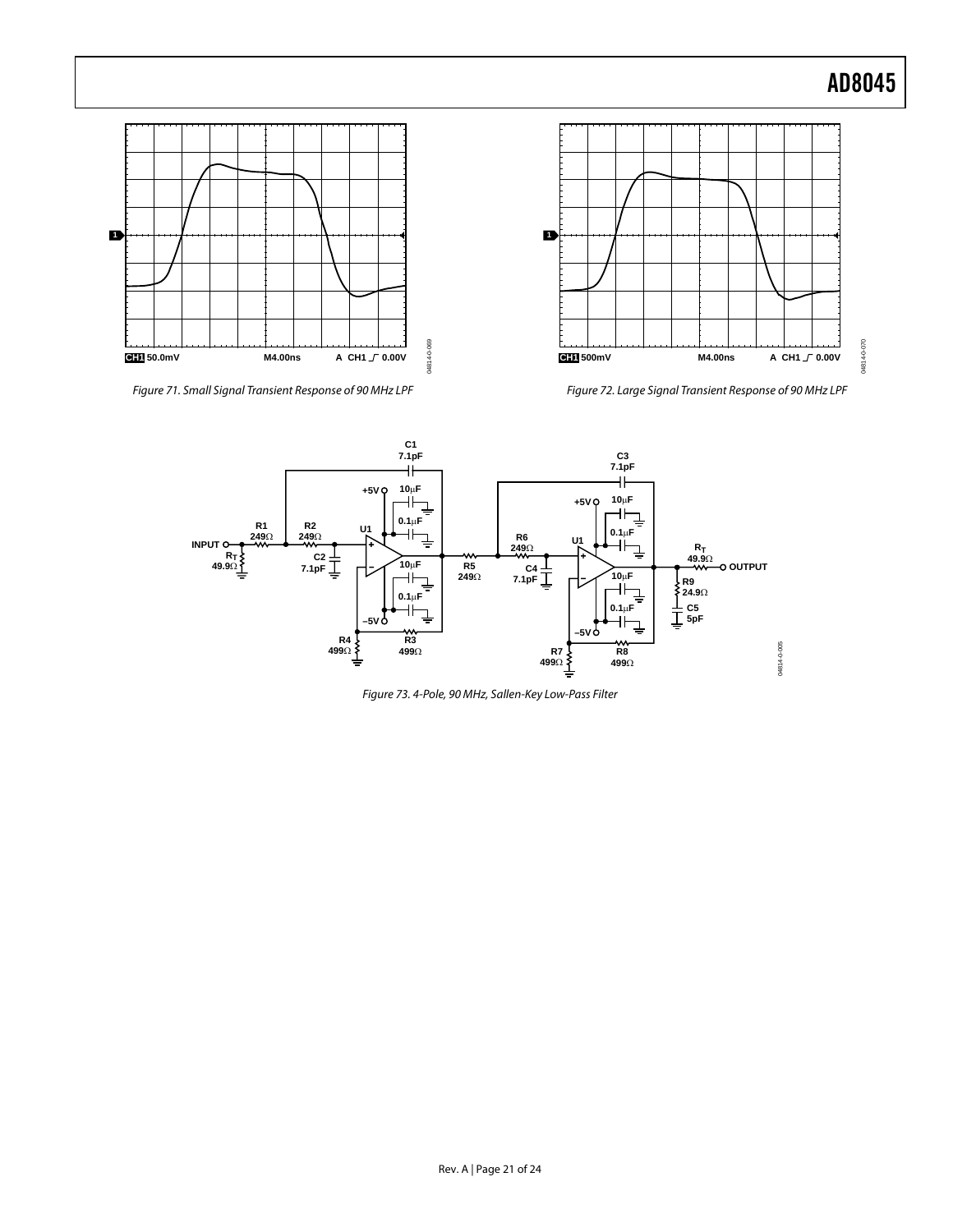### <span id="page-22-1"></span><span id="page-22-0"></span>PRINTED CIRCUIT BOARD LAYOUT

Laying out the printed circuit board (PCB) is usually the last step in the design process and often proves to be one of the most critical. A brilliant design can be rendered useless because of a poor or sloppy layout. Since the AD8045 can operate into the RF frequency spectrum, high frequency board layout considerations must be taken into account. The PCB layout, signal routing, power supply bypassing, and grounding all must be addressed to ensure optimal performance.

#### **SIGNAL ROUTING**

The AD8045 LFCSP features the new low distortion pinout with a dedicated feedback pin and allows a compact layout. The dedicated feedback pin reduces the distance from the output to the inverting input, which greatly simplifies the routing of the feedback network.

When laying out the AD8045 as a unity gain amplifier, it is recommended that a short, but wide, trace between the dedicated feedback pin and the inverting input to the amplifier be used to minimize stray parasitic inductance.

To minimize parasitic inductances, ground planes should be used under high frequency signal traces. However, the ground plane should be removed from under the input and output pins to minimize the formation of parasitic capacitors, which degrades phase margin. Signals that are susceptible to noise pickup should be run on the internal layers of the PCB, which can provide maximum shielding.

#### **POWER SUPPLY BYPASSING**

Power supply bypassing is a critical aspect of the PCB design process. For best performance, the AD8045 power supply pins need to be properly bypassed.

A parallel connection of capacitors from each of the power supply pins to ground works best. Paralleling different values and sizes of capacitors helps to ensure that the power supply pins "see" a low ac impedance across a wide band of frequencies. This is important for minimizing the coupling of noise into the amplifier. Starting directly at the power supply pins, the smallest value and sized component should be placed on the same side of the board as the amplifier, and as close as possible to the amplifier, and connected to the ground plane. This process should be repeated for the next larger value capacitor. It is recommended for the AD8045 that a 0.1 µF ceramic 0508 case be used. The 0508 offers low series inductance and excellent high frequency performance. The 0.1 µF case provides low impedance at high frequencies. A 10 µF electrolytic capacitor should be placed in parallel with the 0.1  $\mu$ F. The 10  $\mu$ f capacitor provides low ac impedance at low frequencies. Smaller values of electrolytic capacitors may be used depending on the circuit

requirements. Additional smaller value capacitors help to provide a low impedance path for unwanted noise out to higher frequencies but are not always necessary.

Placement of the capacitor returns (grounds), where the capacitors enter into the ground plane, is also important. Returning the capacitors grounds close to the amplifier load is critical for distortion performance. Keeping the capacitors distance short, but equal from the load, is optimal for performance.

In some cases, bypassing between the two supplies can help to improve PSRR and to maintain distortion performance in crowded or difficult layouts. It is brought to the designer's attention here as another option to improve performance.

Minimizing the trace length and widening the trace from the capacitors to the amplifier reduce the trace inductance. A series inductance with the parallel capacitance can form a tank circuit, which can introduce high frequency ringing at the output. This additional inductance can also contribute to increased distortion due to high frequency compression at the output. The use of vias should be minimized in the direct path to the amplifier power supply pins since vias can introduce parasitic inductance, which can lead to instability. When required, use multiple large diameter vias because this lowers the equivalent parasitic inductance.

#### **GROUNDING**

The use of ground and power planes is encouraged as a method of proving low impedance returns for power supply and signal currents. Ground and power planes can also help to reduce stray trace inductance and to provide a low thermal path for the amplifier. Ground and power planes should not be used under any of the pins of the AD8045. The mounting pads and the ground or power planes can form a parasitic capacitance at the amplifiers input. Stray capacitance on the inverting input and the feedback resistor form a pole, which degrades the phase margin, leading to instability. Excessive stray capacitance on the output also forms a pole, which degrades phase margin.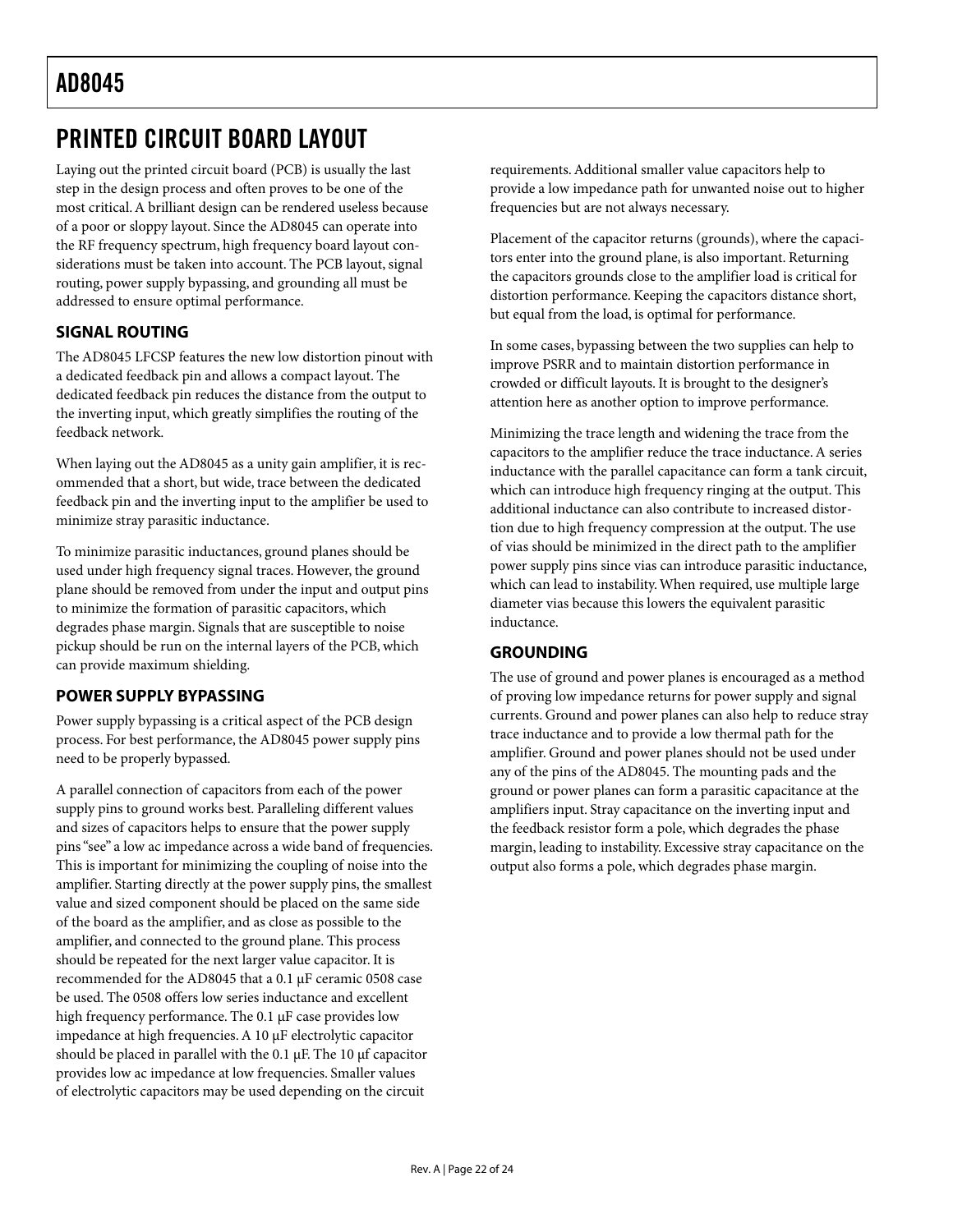#### <span id="page-23-2"></span><span id="page-23-0"></span>**EXPOSED PADDLE**

The AD8045 features an exposed paddle, which lowers the thermal resistance by 25% compared to a standard SOIC plastic package. The exposed paddle of the AD8045 is internally connected to the negative power supply pin. Therefore, when laying out the board, the exposed paddle must either be connected to the negative power supply or left floating (electrically isolated). Soldering the exposed paddle to the negative power supply metal ensures maximum thermal transfer. [Figure](#page-23-3) 74 and [Figure](#page-23-4) 75 show the proper layout for connecting the SOIC and LFCSP exposed paddle to the negative supply.

<span id="page-23-3"></span>

Figure 74. SOIC Exposed Paddle Layout

The use of thermal vias or"heat pipes" can also be incorporated into the design of the mounting pad for the exposed paddle. These additional vias help to lower the overall theta junction to ambient  $(\theta_{JA})$ . Using a heavier weight copper on the surface to which the amplifier's exposed paddle is soldered can greatly reduce the overall thermal resistance "seen" by the AD8045.

<span id="page-23-4"></span>

Figure 75. LFCSP Exposed Paddle Layout

For existing designs that want to incorporate the AD8045, electrically isolating the exposed paddle is another option. If the exposed paddle is electrically isolated, the thermal dissipation is primarily through the leads, and the thermal resistance of the package now approaches 125°C/W, the standard SOIC  $\theta_{IA}$ . However, a thermally conductive and electrically isolated pad material may be used.A thermally conductive spacer, such as the Bergquist Company's Sil-Pad, is an excellent solution to this problem. [Figure 76 s](#page-23-5)hows a typical implementation using thermal pad material.

<span id="page-23-5"></span>

Figure 76. SOIC with Thermal Conductive Pad Material

The thermal pad provides high thermal conductivity but isolates the exposed paddle from ground or other potential. It is recommended, when possible, to solder the paddle to the negative power supply plane or trace for maximum thermal transfer.

Note that soldering the paddle to ground shorts the negative power supply to ground and can cause irreparable damage to the AD8045.

#### <span id="page-23-1"></span>**DRIVING CAPACITIVE LOADS**

In general, high speed amplifiers have a difficult time driving capacitive loads. This is particularly true in low closed-loop gains, where the phase margin is the lowest. The difficulty arises because the load capacitance, CL, forms a pole with the output resistance, R<sub>O</sub>, of the amplifier. The pole can be described by the equation

$$
f_P = \frac{1}{2\pi R_O C_L}
$$

If this pole occurs too close to the unity gain crossover point, the phase margin degrades. This is due to the additional phase loss associated with the pole.

The AD8045 output can drive 18 pF of load capacitance directly, in a gain of +2 with 30% overshoot, as shown in [Figure 37.](#page-12-0)  Larger capacitance values can be driven but must use a snubbing resistor  $(R_{SNUB})$  at the output of the amplifier, as shown in [Figure 61 a](#page-16-1)nd [Figure 62.](#page-16-2) Adding a small series resistor, RSNUB, creates a zero that cancels the pole introduced by the load capacitance. Typical values for  $R_{\text{SNUB}}$  can range from 25  $\Omega$  to 50 Ω. The value is typically arrived at empirically and based on the circuit requirements.